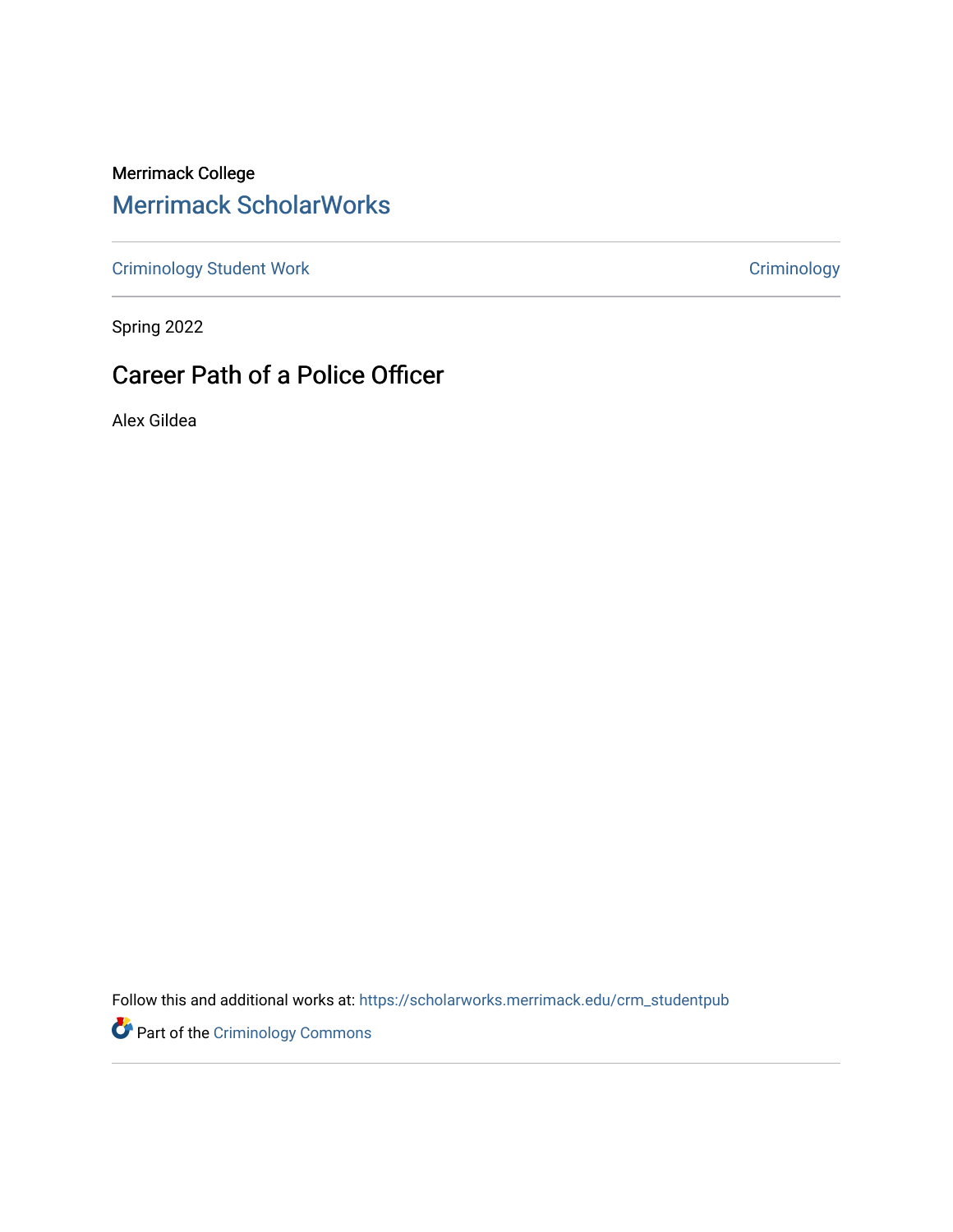Alex Gildea

Capstone Paper: Career Path of a Police Officer

Professor St. Louis

May 11th, 2022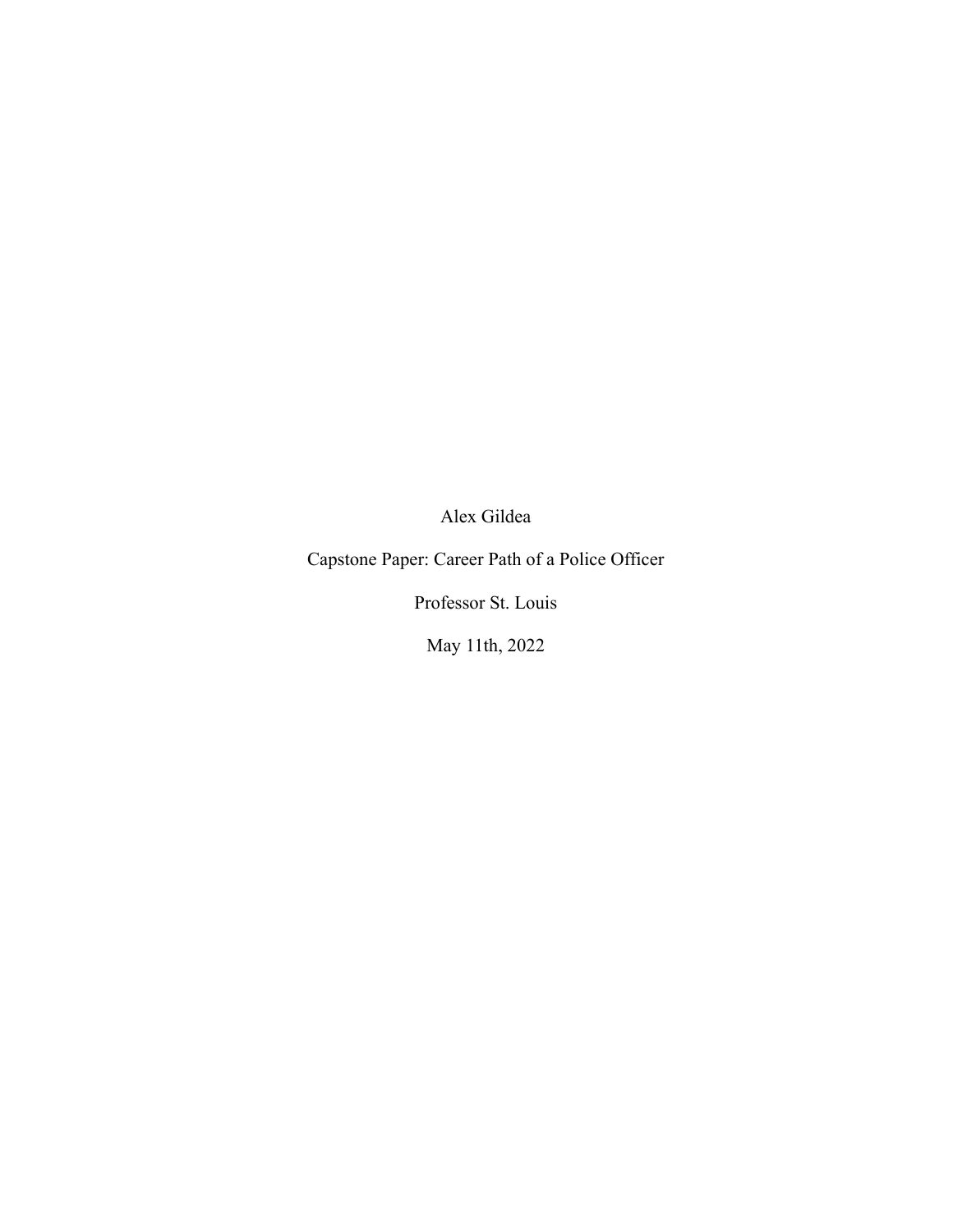# **Abstract**

According to recent studies, the effectiveness of higher education on police officer performance and salary benefits has been evident. Researchers have concluded that police departments that encourage police officers to receive their college education, or pursue a higher degree than an associates degree, have a higher chance at performing their duties to a higher standard in addition to receiving a higher salary. The purpose of this research is to identify the importance of college education on police officers, and how the additional education is significant to their presence in the community they protect. Police officers can benefit from the research that has been conducted, as police departments have offered incentives in the past for officers to receive their college degree while employed with a department.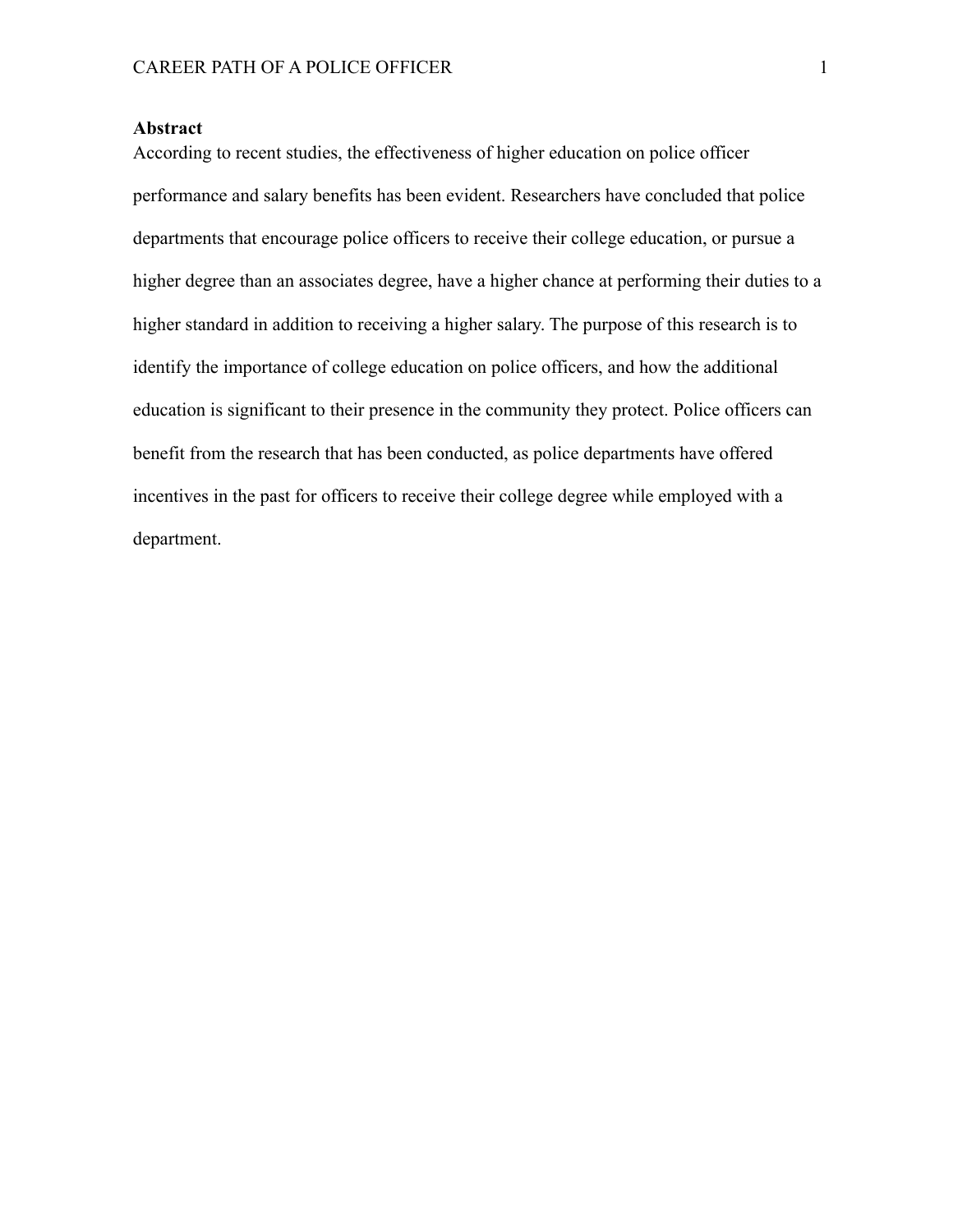As a police officer, your duty is to protect the lives of citizens within your district, as well as others outside of your district when help is needed. Police officers are a safe resource that people can reach out when they need help with crime and other personal situations that require law enforcement attention. While law enforcement officers like state troopers have authority over an entire state, police officers typically work for different zones, which are mostly individual towns, or a group of smaller towns that make up one larger city and is considered one zone. For example, the Boston Police Department consists of many different zones, or districts, that split up the larger city into more manageable and separated areas so they can have enough officers to patrol that given area based on size and demand.

The primary role of a police officer is to protect neighborhoods and people living in them. Their responsibility is to respond to 9-1-1 calls and consistently patrol the streets to ensure that criminal activity is being monitored and the safety of civilians in the town is maintained. Police officers are also responsible for writing citations for parking violations, issuing restraining orders, handling criminal reports, as well as working details to ensure the safety of people driving through construction zones, or unsafe areas at the given time. Police officers are not only responsible for catching criminals, but they are also responsible for performing very simple duties that are harmless to themselves and the public. Police officers respond to calls for service that require them to participate in educational programs that teach kids about safety and what is considered dangerous. A police department's mission statement varies by location and department, but the Boston Police Department's mission statement states that: "We dedicate ourselves to work in partnership with the community to fight crime,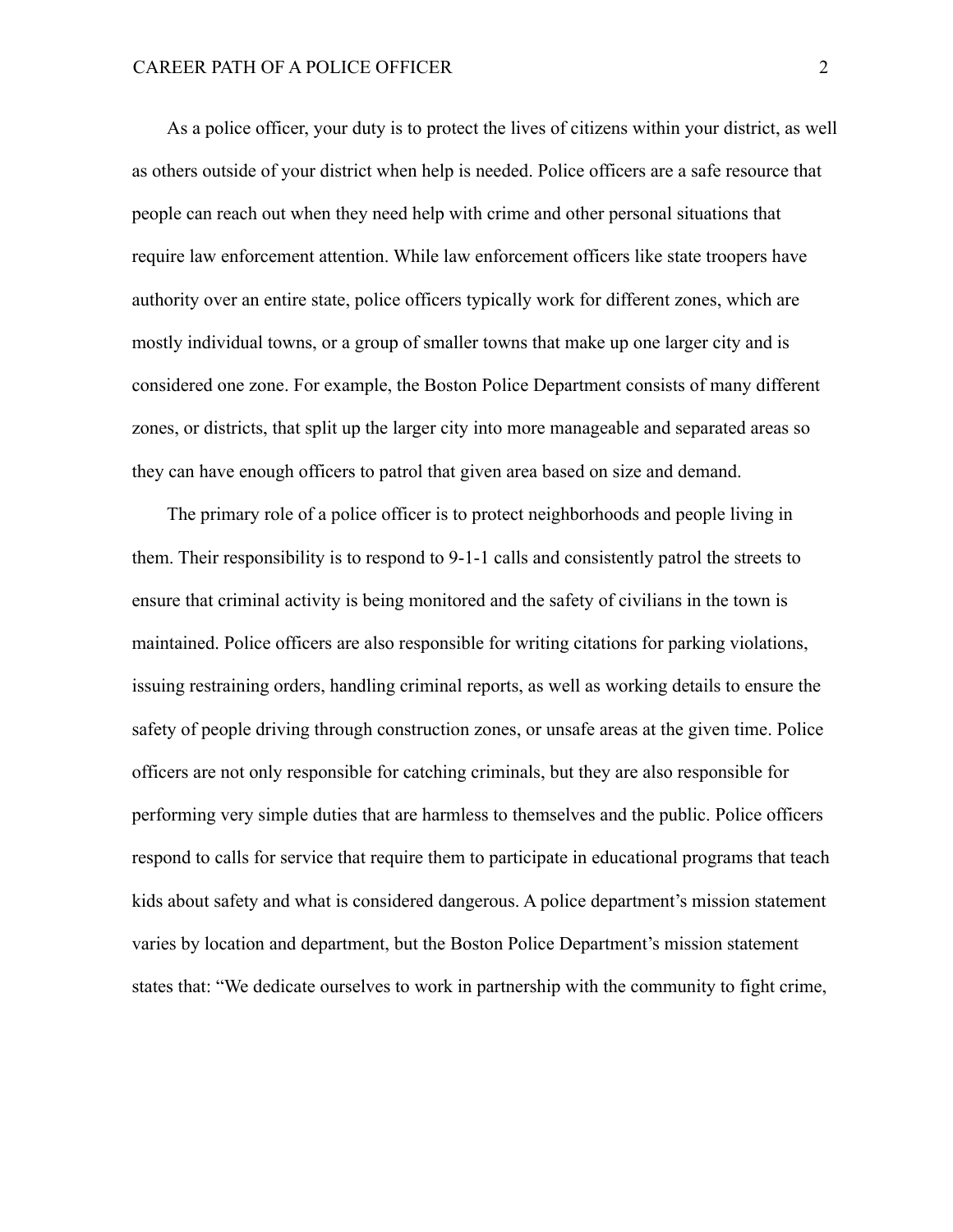reduce fear and improve the quality of life in our neighborhoods. Our Mission is Community Policing" (Boston Police Department, 2007).

This paper will discuss the benefits of college education for police officers, as well as specific qualifications that are required for them to become officers. The minimum requirement of a police officer is a high school diploma, but a college degree gives officers a higher chance of increased pay, lesser risk of assault and a safer work environment. This paper also discusses studies observing what benefits come from officers receiving a college education.

## **Hiring Process**

The hiring process of being a police officer, again, varies by location. Most departments in Massachusetts require their future officers to have completed the civil service exam, which determines whether a candidate meets the qualifications and displays the ability to hold a position within a government-based job (Sandoval, 2021). The civil service exam has a series of questions about the law. This exam has to be studied for, as it has a series of complex questions that not everyone may know the answers to if they do not read the information prior to the exam. There are textbooks and practice exams that people can take to prepare them for the actual test, and there are also classes that are held to have lecture-style learning so they are taught the information. Police officers must also have a valid drivers license from their state and have to be a legal United States citizen.

After they complete the civil service exam and pass, they are able to apply to a police academy and take a physical test to determine their physical fitness qualifications, and to take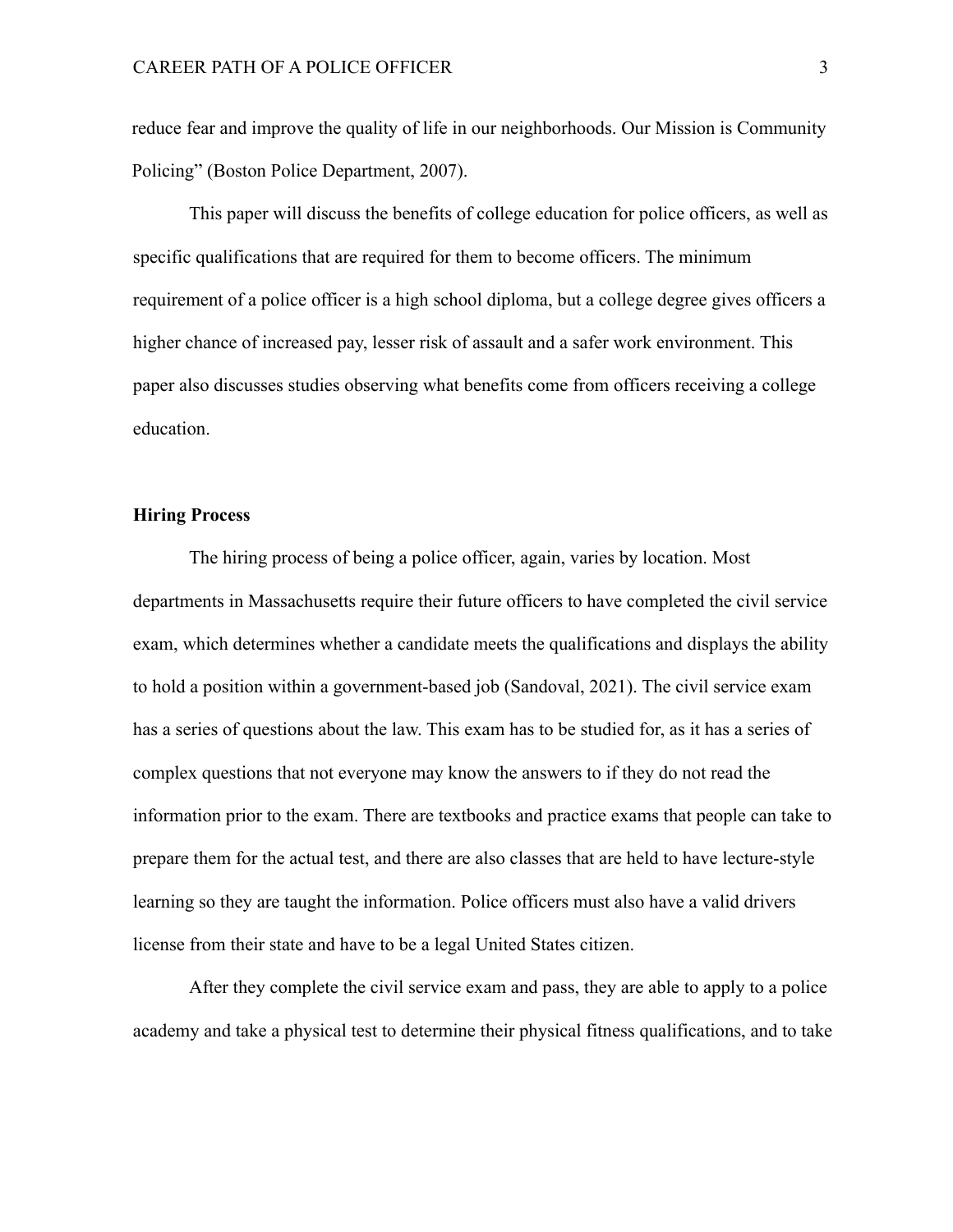a written exam to see where they are at with basic knowledge of the law. The police academy teaches basic training and prepares future officers physically for the job which will allow them to obtain a job once they apply for the position. There is a lot of physical training that is required to become a police officer, because people must be in good physical shape in the case that they need to use physical force to detain or defend themselves against a criminal. In order to be considered for the position of a police officer, you are required to pass a standardized physical fitness test. Some departments use the physical ability test (PAT), which includes testing fitness in events such as running, push-ups, sit-ups, and sit and reach (Crowson, 2015). Also, police officers undergo a psychiatric evaluation and a series of background checks to check things like their criminal records or drug history before entering the department, in order to determine their mental stability and health before they begin to work with criminals and dangerous situations. Any wrong move that is impulse related can cost them their life and their future.

#### **Education Requirements**

The education requirements to be a police officer vary by department. While some of the ranks of police officers like lieutenant, sergeant, deputy chief, and chief. Each position requires bachelor's degrees and others only require a high school diploma or GED, it all depends on what position you would like to further pursue within the department (IACP, 2018). Bachelor's degrees can allow you to be promoted from police officer to positions like lieutenant or sergeant, while only holding a high school diploma or GED may only allow you to hold a basic police officer position. The chance that a police officer gets promoted to a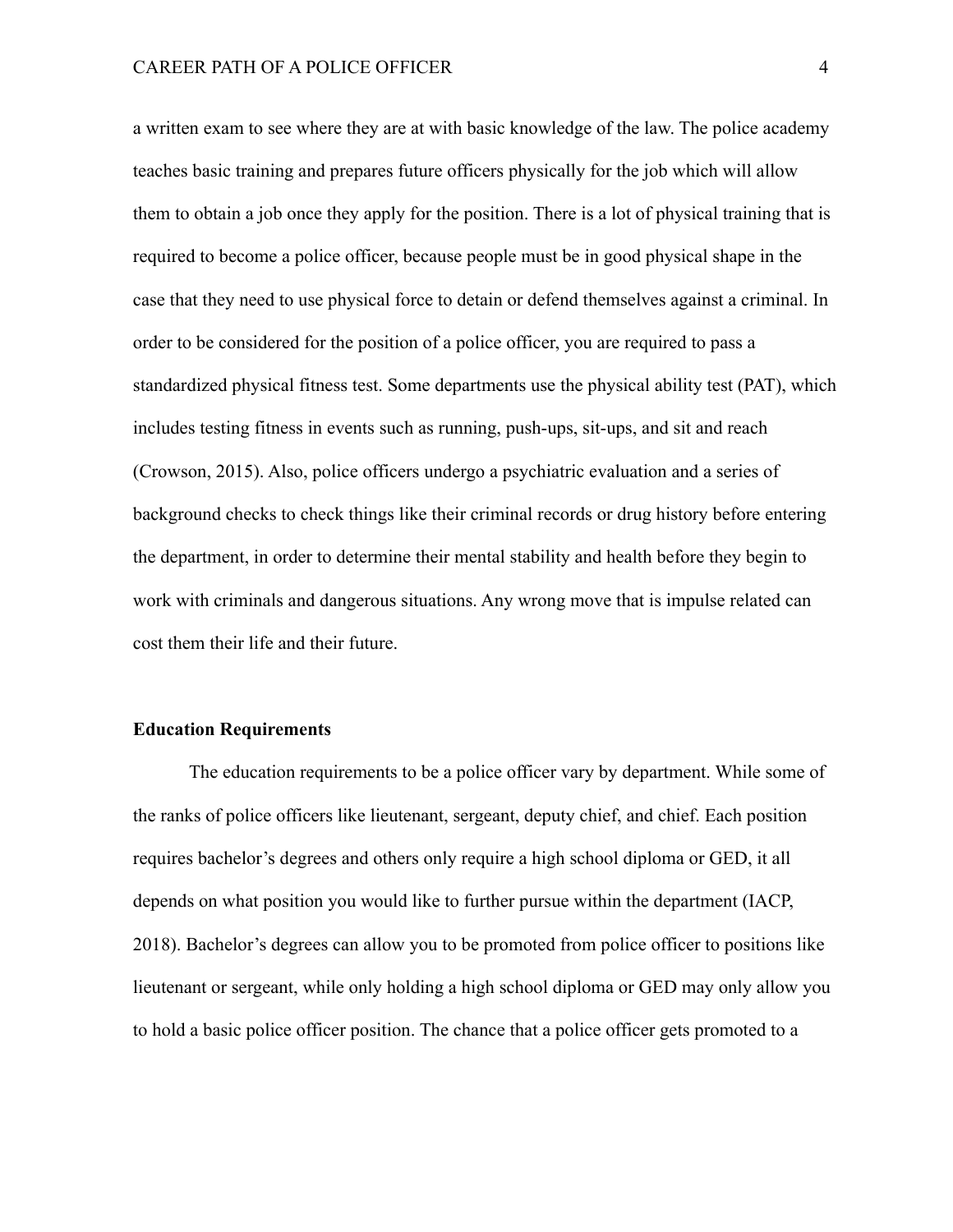leadership position without a bachelor's degree is possible, but that officer may be working in one position for the department for a very long time to build seniority and experience at his current position to the point where the chief feels that he is comfortable enough to move up in ranks. An officer that shows his devotion to his job can put forth his best efforts and prove to his higher ups that he is ready to be promoted and may not necessarily need to provide a college degree to do so.

## **Work Environment**

While the role of a police officer is relatively safe, considering there is no real harm being done when the officer is in a safe environment, there is still a duty that needs to be filled which is to prevent crime and ensure safety of civilians. The danger of fighting against crime and putting yourself first on the line of duty means that you are risking your own life to save others. The history of police is very complex, as there have been many incidents where the police have been viewed as the "bad guys" when they are trying to enforce the law and protect the safety and security of their community. Sometimes the protests that came about after the George Floyd situation made us reflect on how people believed that cops were all bad people. This is not the case whatsoever, but there are some police officers that may be corrupt and their intentions as officers are not as honest as they portray them to be.

In the police force, there are many policies in place for police officers specifically, based on historical events and common issues we see everyday in their line of duty. Police departments always have room for improvement with their officers and their tactics that they use to maintain a safe environment for their community. By addressing use of force, poor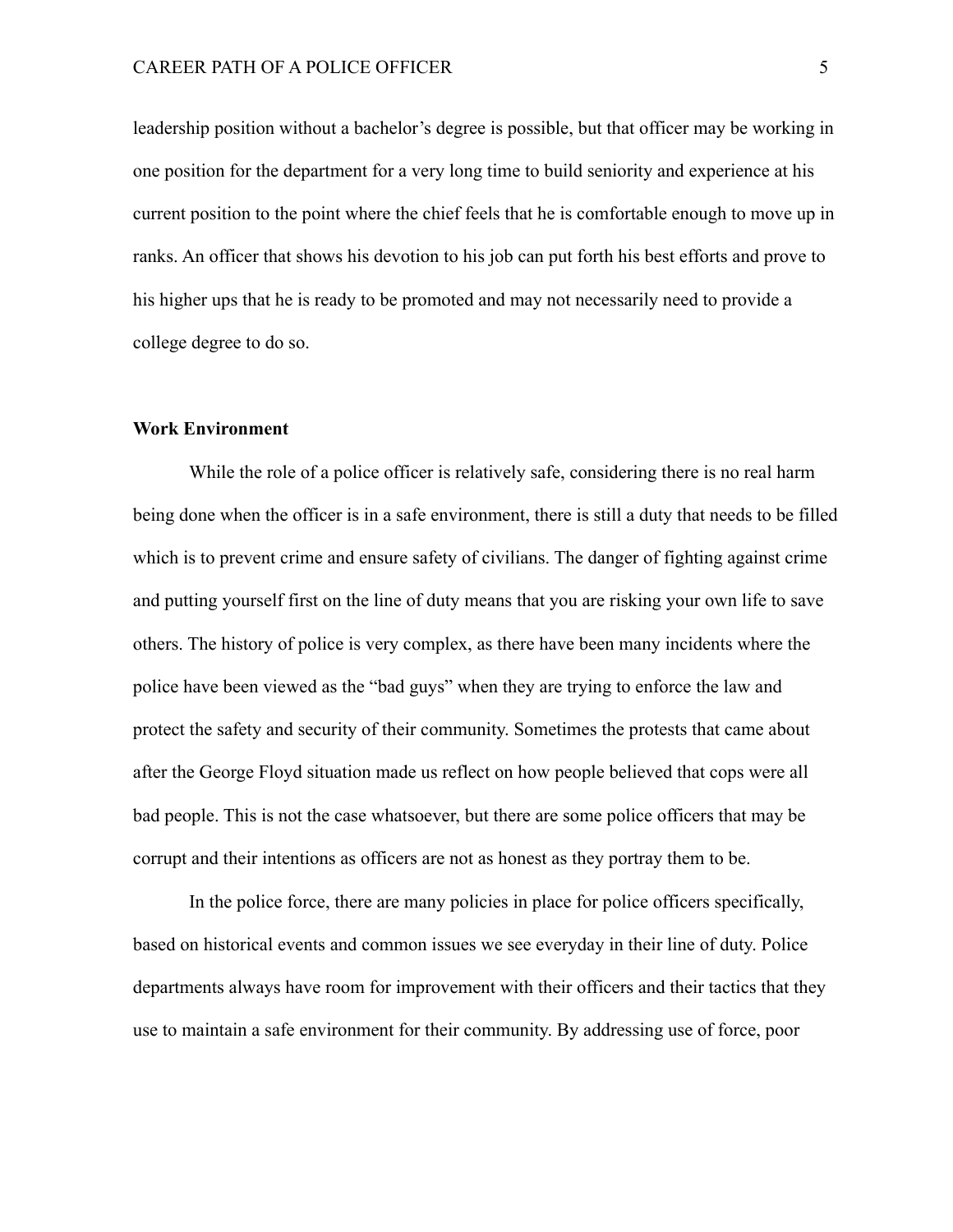officer performance, lack of education on multicultural populations, reducing prejudice opinions of officers, and introducing the benefits of a college degree can help with targeting these areas that need work.

An issue police officers face is domestic violence within their own personal relationships, as they move further in their career with a police agency. In a research study that was conducted on domestic violence complaints by police officers and their wives, both officers and wives stated that 37% to 41% of their relationships involved some level of physical violence (Lonsway, 2006). Forms of violence included pushing, grabbing, shoving, slapping, kicking, biting, hitting, throwing things, choking, strangling, or beating up your spouse; threatening your spouse with a knife or gun; and using a knife or gun on your spouse. Domestic violence ties in with the work environment, because officers are technically taking their work life home with them, creating a hostile home environment.

#### **Applying College Education to Line of Duty**

Another study that observed the relationship between education, experience, and police performance, stated that better-educated officers who perform better in the academy, receive higher supervisor evaluations of job performance, have fewer disciplinary problems and accidents, are assaulted less often, use force less often, and miss fewer days of work than their less educated counterparts (Aamodt & Smith, 1997). Not only do police officers have that additional education and experience to help them significantly make an impact on their community and less of a strain on their department, but education is a great opportunity for police officers to consider in the United States. In a study conducted in two large cities within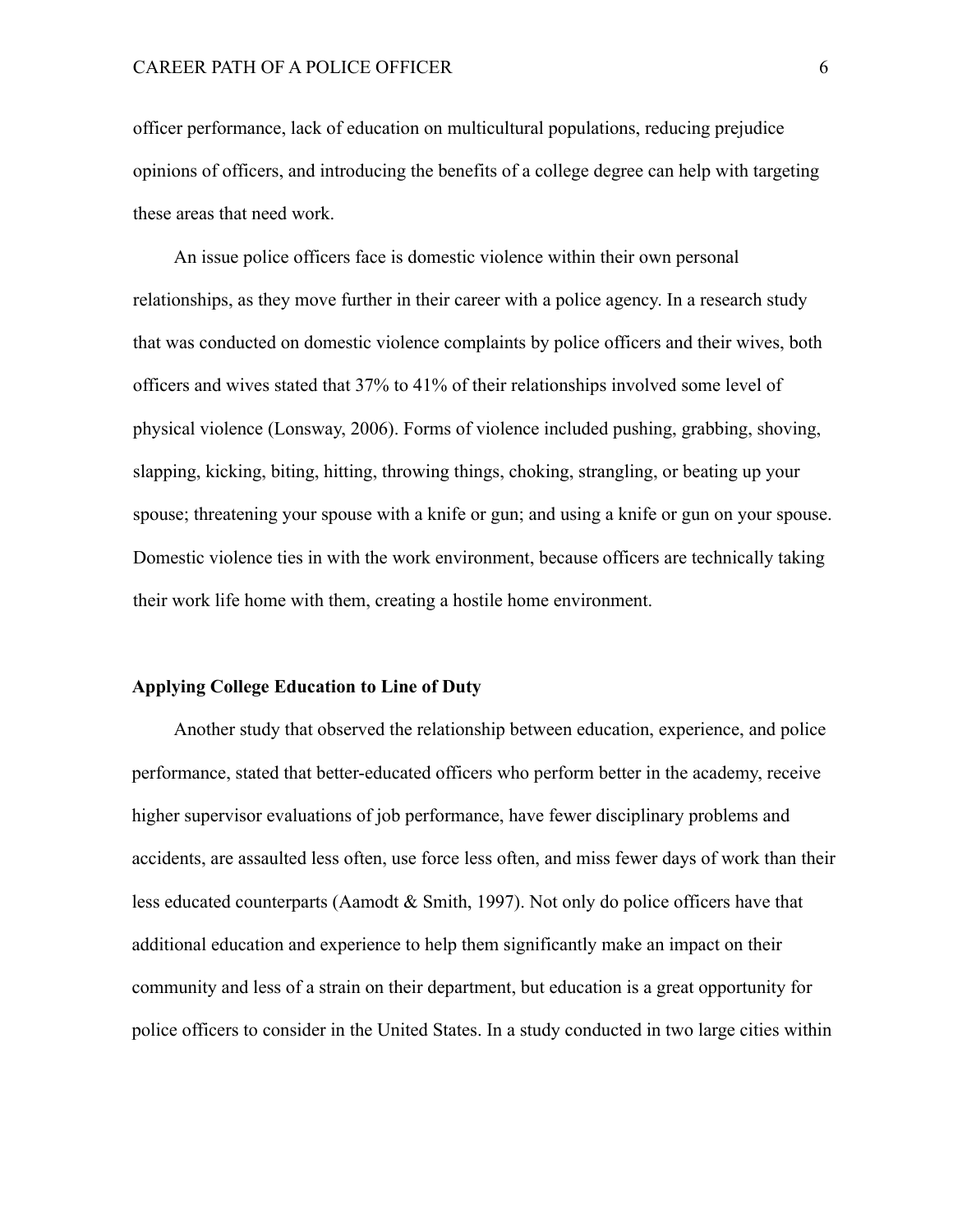the Turkish National Police force, college-educated officers were generally satisfied with their jobs in an overall sense and with the opportunity for fulfillment and accomplishment in particular. In addition, a positive correlation was found between level of education and overall job satisfaction (Balci, 2011). It may also be hard for a police officer to be satisfied with their job, if they do not have the proper knowledge of what the career is really like. Many people think that being a police officer is good for the label of it, while it is a real job that should be taken seriously.

With the idea of reducing use of force, or unnecessary use of force, it is mentioned by Rydberg  $&$  Terrill (2010) that officers with some college exposure or a 4-year degree are significantly less likely to use force relative to non-college-educated officers. The ability to reduce use of force is a very important goal of law enforcement as it would mean there is less severe crime and more cooperative citizens that are abiding by the law. This statement alone says a lot about college education and how it impacts the decision making of a police officer. Considering the challenges our police forces have encountered over the last few years with use of force, having this potential solution to limiting unnecessary use of force can be really beneficial for a department and its reputation.

A study examining the effects of college education on patrol officers views, regarding attitudinal attributes identified in the literature on police professionalism, was conducted by Stanley Shernock in 1992, and participants included Lawrence Police Department, Lowell Police Department, and Methuen Police Department. The discussion part of this study states that among all participants, which included towns located in the state of Massachusetts, "exposure to higher education is positively related to the importance placed on the value of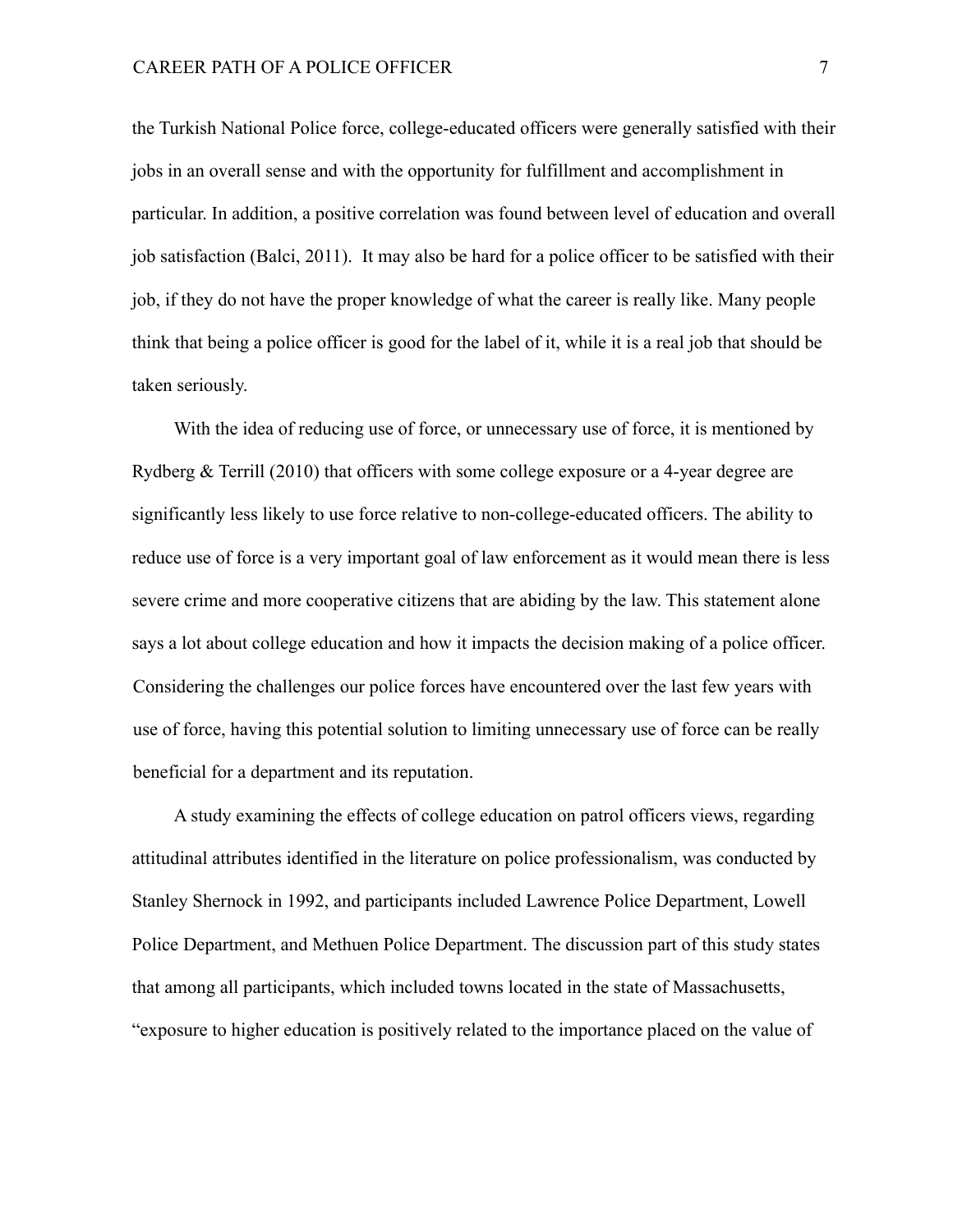ethics. Consequently, higher education potentially may influence police officers' ethics, but it must do so by providing more formalized instruction which confronts the opposing values of the police subculture and which examines ethical issues in terms of specific situations" (Shernock, 1992). Ethics apply to all areas of life, most importantly to the duties of police officers. Acting and thinking ethically is what helps officers avoid misconduct and abusing their authority in cases that may be unavoidable, if they are not educated on alternative ways to approach a situation. Some officers may have opposing opinions on criminals and why they committed a crime, or the fact that they committed a crime initially, which could have an impact on the detaining process of the criminal. If an officer is arresting someone who is guilty of causing harm to a child, naturally this would make anyone feel unsettled and they might act on their own personal opinion rather than thinking ethically and appropriately. Everything that a police officer does, it needs to be done with ethical considerations. If the officer wants to give justice to the community he serves, he must also act in accordance with the ethical implications of his job.

The impact that college educated police officers have on a department as a whole can also impact their reputation and costs. There is always a cost associated with officers and how they can handle a call. For example, if there are plenty of officers within a department, but their mission goals are not met and there are still consistent issues that they face with little improvement, the only underlying factor is the effectiveness of officer performance. This may result in a department needing to increase their employees, or ask current employees to resign or force them to resign as a way to help the department grow in efficiency. The reform and professionalizing agendas in policing seem to take as a given that the uplift in education to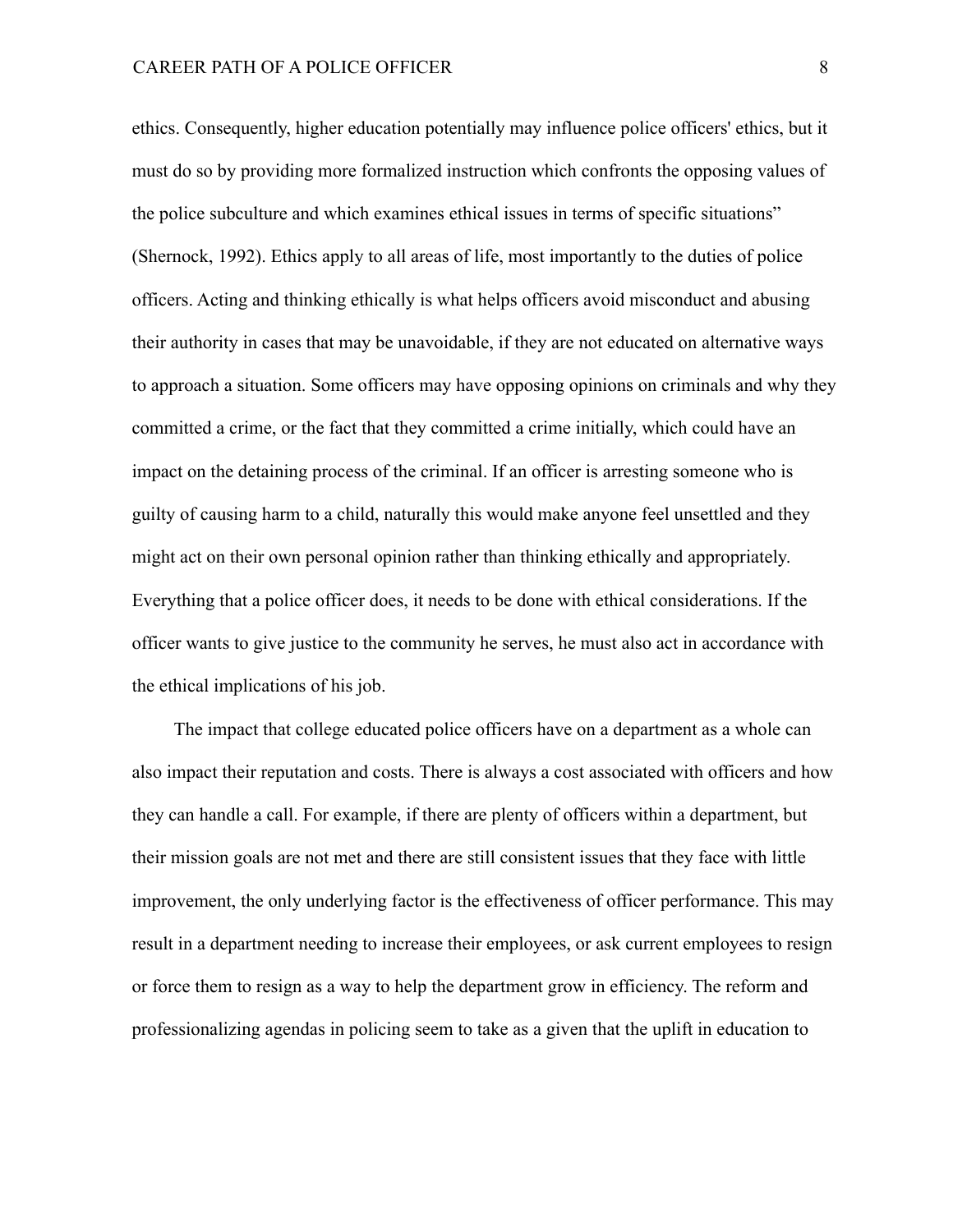graduate level will result in the hoped-for changes to improve legitimacy, performance, integrity and reduce costs (Brown, 2020). Rather than spending money to hire new officers and provide additional training and education within the department, offering other incentives to current officers that pursue a college degree could have a better impact overall. The state of Massachusetts, along with other states in the U.S., offer incentives/bonuses and tuition reimbursements to police officers who receive a four-year degree. This is not a way to bribe them, but to better strengthen the department which in turn will have a very strong impact on the community that it serves. Today, "nearly half (49.0%) of officers in Massachusetts hold a bachelor's degree or higher, a percentage that is considerably greater than the national average" (Gardiner, 2017). The salary that police officers receive is based on their rank in the department. In the state of Massachusetts, as of January 2022 the average annual salary for a basic patrol police officer is about \$65,000 per year, while the 10th percentile is about \$57,000 per year, and the 90th percentile is closer to \$76,000 per year (Salary.com, 2022). The benefits offered as a police officer can expand as you move further in your career and they vary based on promotion and current status in the department. For example, the city of Cambridge, Massachusetts, offers its police officers paid sick leave, 401k, paid holiday/vacation time, pension plans, and many other benefits (City of Cambridge, n.d.). Officers are typically paid more for holidays as many other employees, and the typical pay for holidays is time and a half.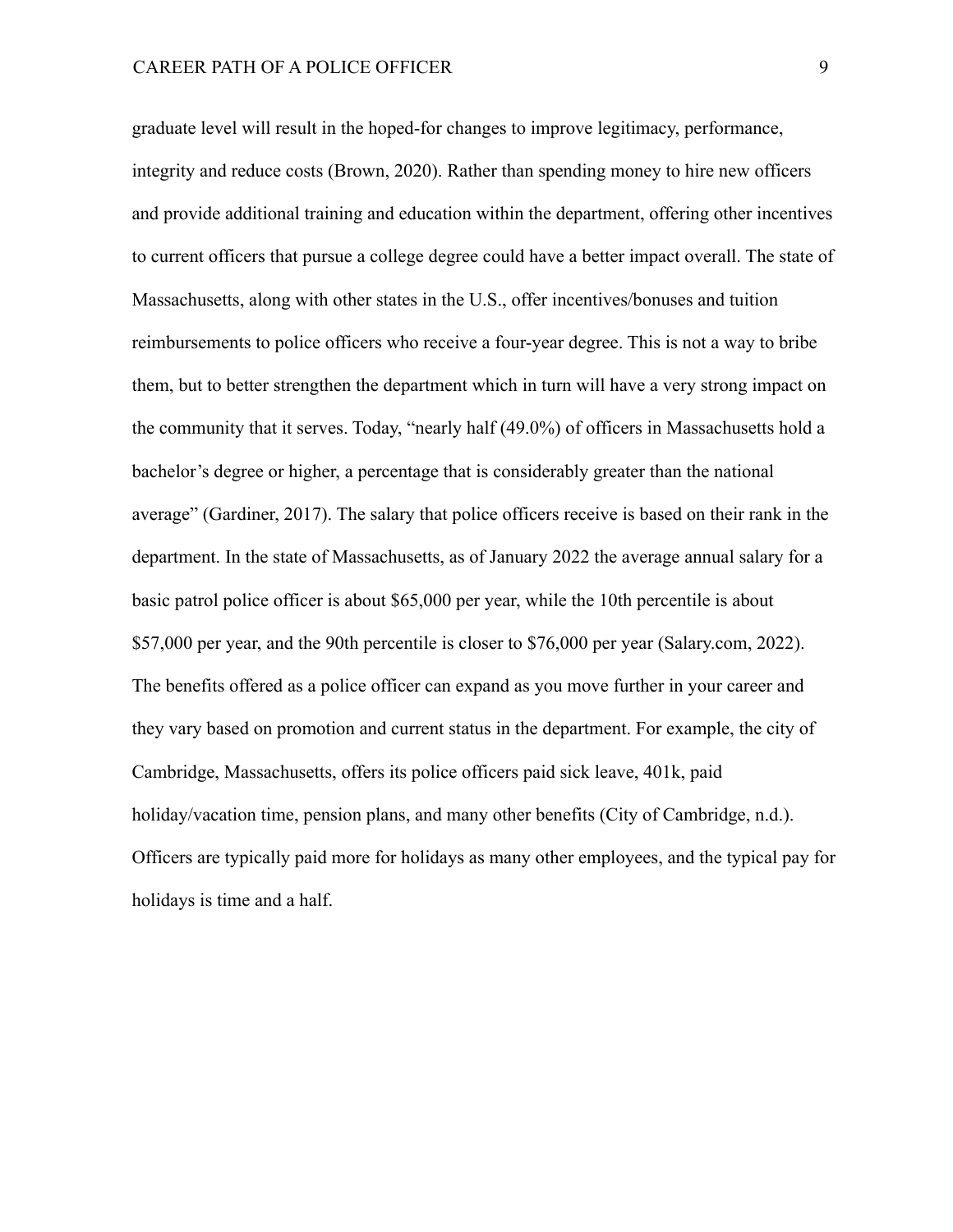# **Education and Job Performance**

Another issue in police departments is that there are a lot of police officers that have very poor performance and judgments on necessary use of force. Poor judgment is assuming someone is a criminal, when they may just be in the wrong place at the wrong time and are wrongfully convicted or arrested. They suffer from a significant amount of consequences by their department for improper actions and handling of situations. Based on data reported for 1996–97, 87 percent of 62,411 use-of-force incidents involved officers using physical force (U.S. Department of Justice, 1999). Unwarranted use of force tends to be more common in higher crime areas, and younger males are more likely to be on the receiving end of police force (Prenzler et al., 2013). While police officers are at highest risk of burnout in their career, which can cause severe mental strain, through education and training, police officers can learn the means to handle potentially dangerous situations without the use of force (Kop  $\&$ Euwema, 2001). Police officers face consistent stress in their everyday lives while on duty. Use of force is something that can easily be taken to a different level depending on the mental state of the officer and if they have a good sense of self control and knowledge of what is too much. With the idea of reducing use of force, or unnecessary use of force, it is mentioned by Rydberg & Terrill (2010) that officers with some college exposure or a 4-year degree are significantly less likely to use force relative to non-college-educated officers. The ability to reduce use of force is a very important goal of law enforcement as it would mean there is less severe crime and more cooperative citizens that are abiding by the law. This statement alone says a lot about college education and how it impacts the decision making of a police officer.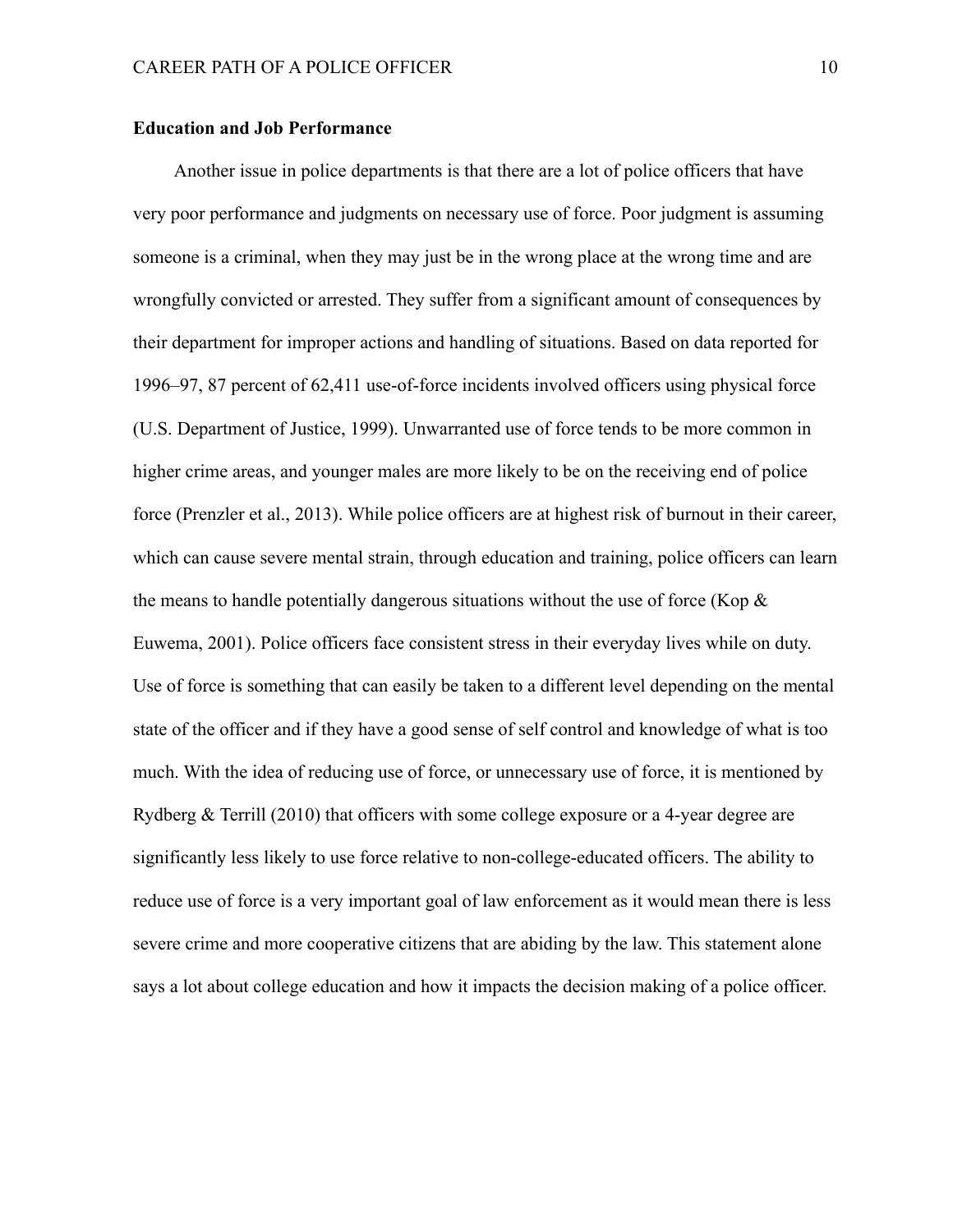Considering the challenges our police forces have encountered over the last few years with use of force, having this potential solution to limiting unnecessary use of force can be really beneficial for a department and its reputation.

We observe how police officers are trained to respond to calls, we also know that there are very strong expectations between officers and their knowledge of their use of force limitations. Defensive tactics training and other education programs teach them when use of force is necessary, but to this day, some officers are still disobeying new policies and developments that lead them facing legal punishment. In Washington, D.C., almost two years after signing a settlement agreement with the Department of Justice agreeing to develop a use-of-force reporting system in 2001, the Metropolitan Police Department's rate of completion of required incident reports varied month to month from 25% to 86% due to "confusion" about the requirements and lack of a "culture of accountability" (Cohen, 2017). While efforts were made to make changes to use of force by having a reporting system, police officers did not comply and they noted that there was a lack of a culture of accountability, meaning that officers were not technically willing to hold themselves accountable for any use of force that could have been deemed unnecessary so they did not get in trouble.

## **Education and Multicultural Populations**

Finally, many police officers do not have a college degree, either associates or bachelors, and they lack the educational background on multicultural populations. College level courses teach about social determinants of health, socioeconomic factors, and the underlying issues of why crime happens to begin with. Theories like the Broken Windows Theory is a big part of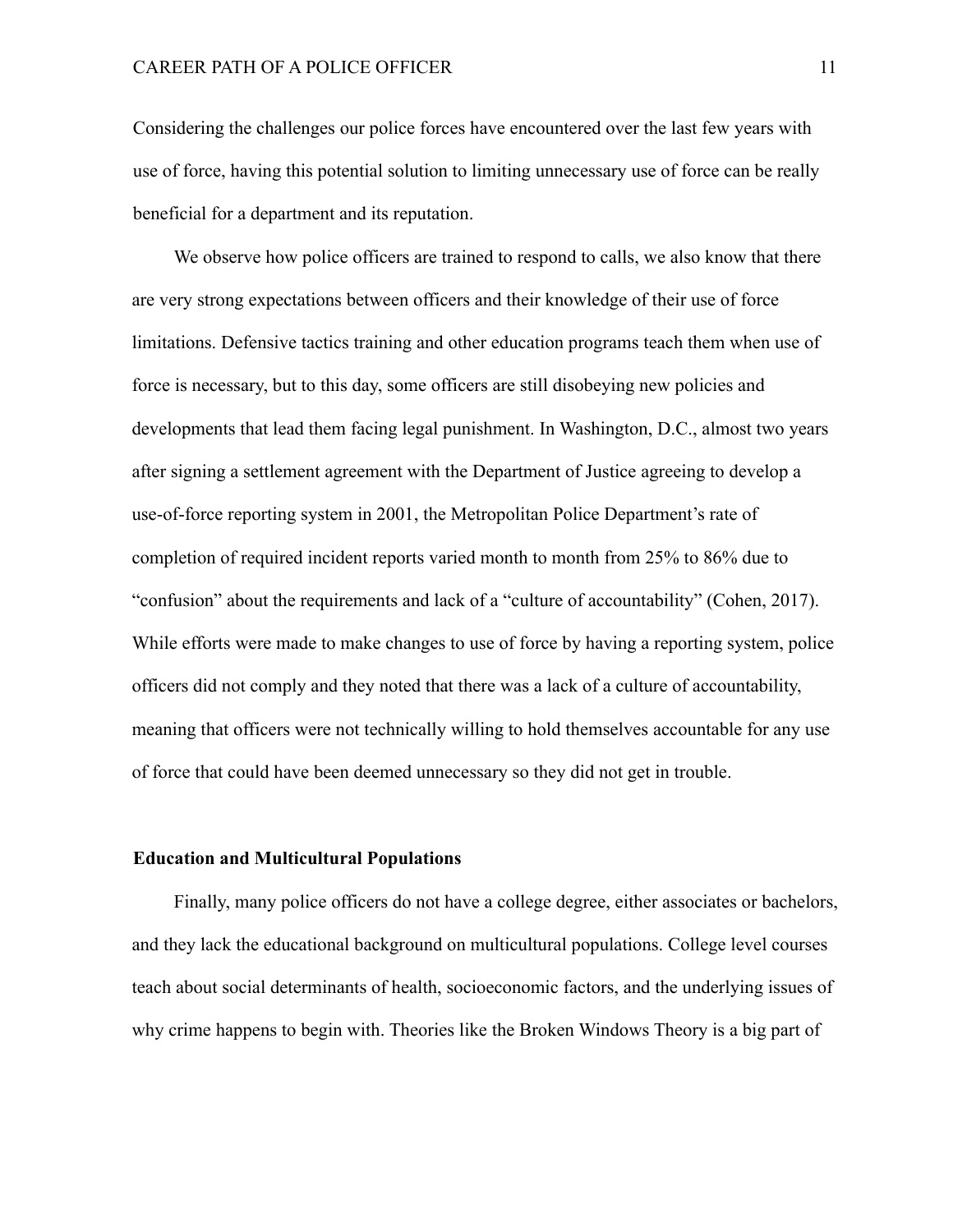why areas with crime have such high crime rates. The Broken Windows Theory was proposed by James Q. Wilson and George Kelling in 1982, and stated that broken windows was a metaphor for disorder within neighborhoods. Their theory links disorder and incivility within a community to subsequent occurrences of serious crime (McKee, 2018). With this type of education, officers are able to strengthen their ability to recognize the needs of various populations of people under any socioeconomic status, race, and nationality.

Officers that do not receive this education may lack proper knowledge in these areas while enrolled in a police academy. Sanborn (2015) makes the argument that providing officers with college education is a way to prevent lawsuits before they occur, since the more educated a police officer is, the less likely they will be violent to suspects. The cost of higher education is like a preventative, positive training to avoid the cost of negative disciplinary retraining or worse still, legal costs (Sanborn, 2015). Police departments can help with preventative measures to avoid their officers from facing situations where they may become violent and give them the chance to learn how to maintain aggression and stress levels. While law enforcement officer expectations have changed over the years, given the many situations of terrorist acts like 9-11, or the Boston Marathon Bombing, and many others where people lost their lives, it is important to ensure that newly hired officers are capable of handling the level of stress to do their job correctly.

While it still may be costly for police departments to give them the education as an incentive, in the state of Minnesota, police departments offer financial support of education for officers; 52% of officers reported that they received tuition reimbursement for taking college level courses in 2008 (Hilal & Erickson, 2010). Education has been something that is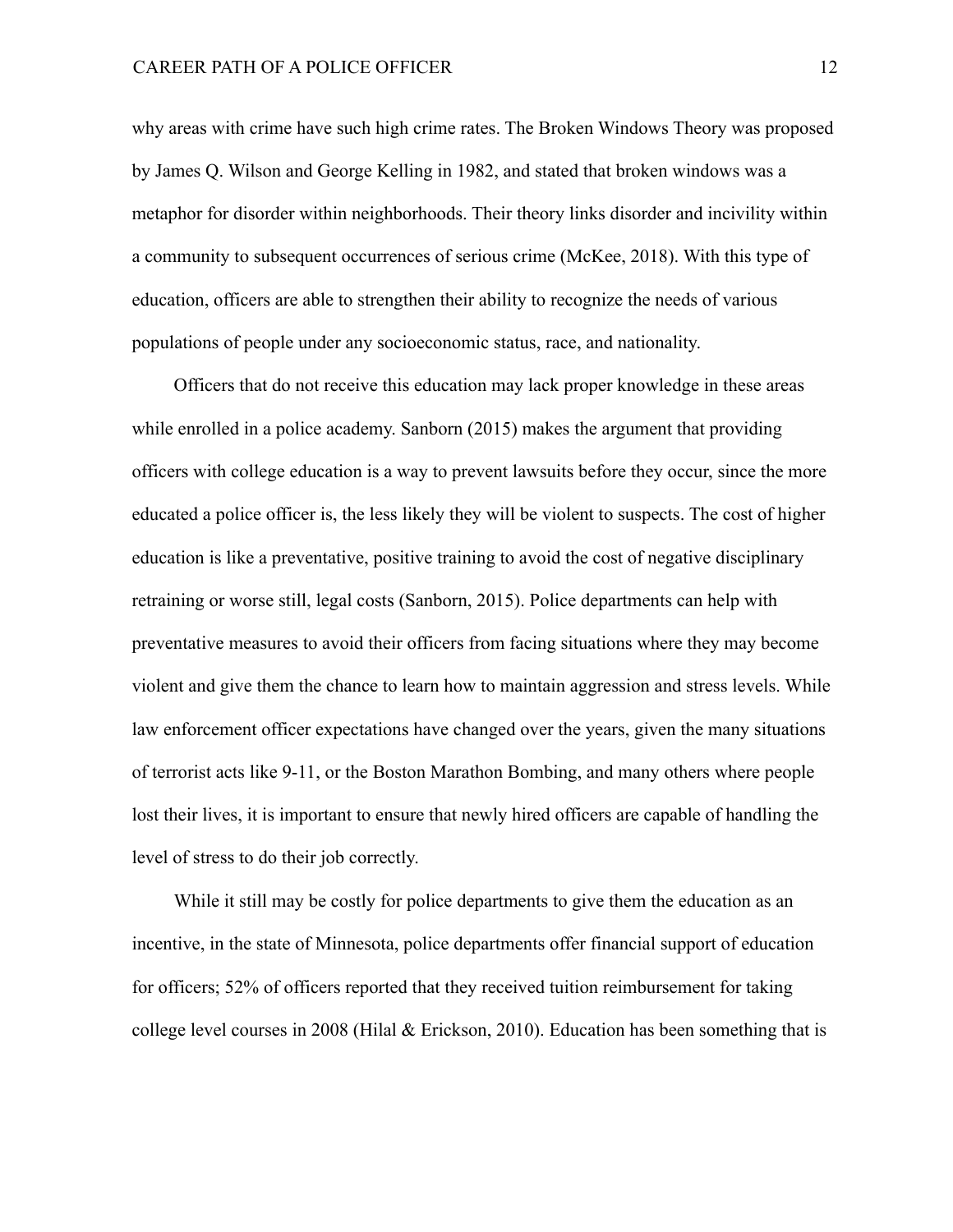consistently reevaluated for police officers and the effects it has on their performance, pay, mentality, and emotional stability. It has been 80 years since police visionary August Vollmer introduced college-educated officers into the Berkeley, California, Police Department, and agencies have moved slowly toward increasing educational levels in the policing profession. They were hoping to encourage police departments to show that they had very strong background knowledge of handling various groups of people, and it was initiated because there had been improved performance and policing outcomes from officers that had received a college degree prior to entering the field. It is still not implemented all around the world but it is more common to know a police officer that has a college degree, since going to college is something that a lot of students are choosing to do.

# **Education Requirements**

Police departments have slowly changed their education requirements for applications into their police force from a high school diploma to a 2-4 year degree, with a major in criminal justice or something closely related to the field (Varricchio, 1998). With the baby boomer generation retiring and the increased demand for public safety officers and policemen is constantly on the rise, police departments are having a harder time finding individuals that meet the specific requirements and qualifications for the position (Terra, 2009). The rising costs of college education as well may be a major reason why the younger generations are not meeting educational requirements when they apply for police officer positions, and the hiring process for them would be much longer than someone who does have the education experience. Officers that only have high school diplomas will only have the standard level of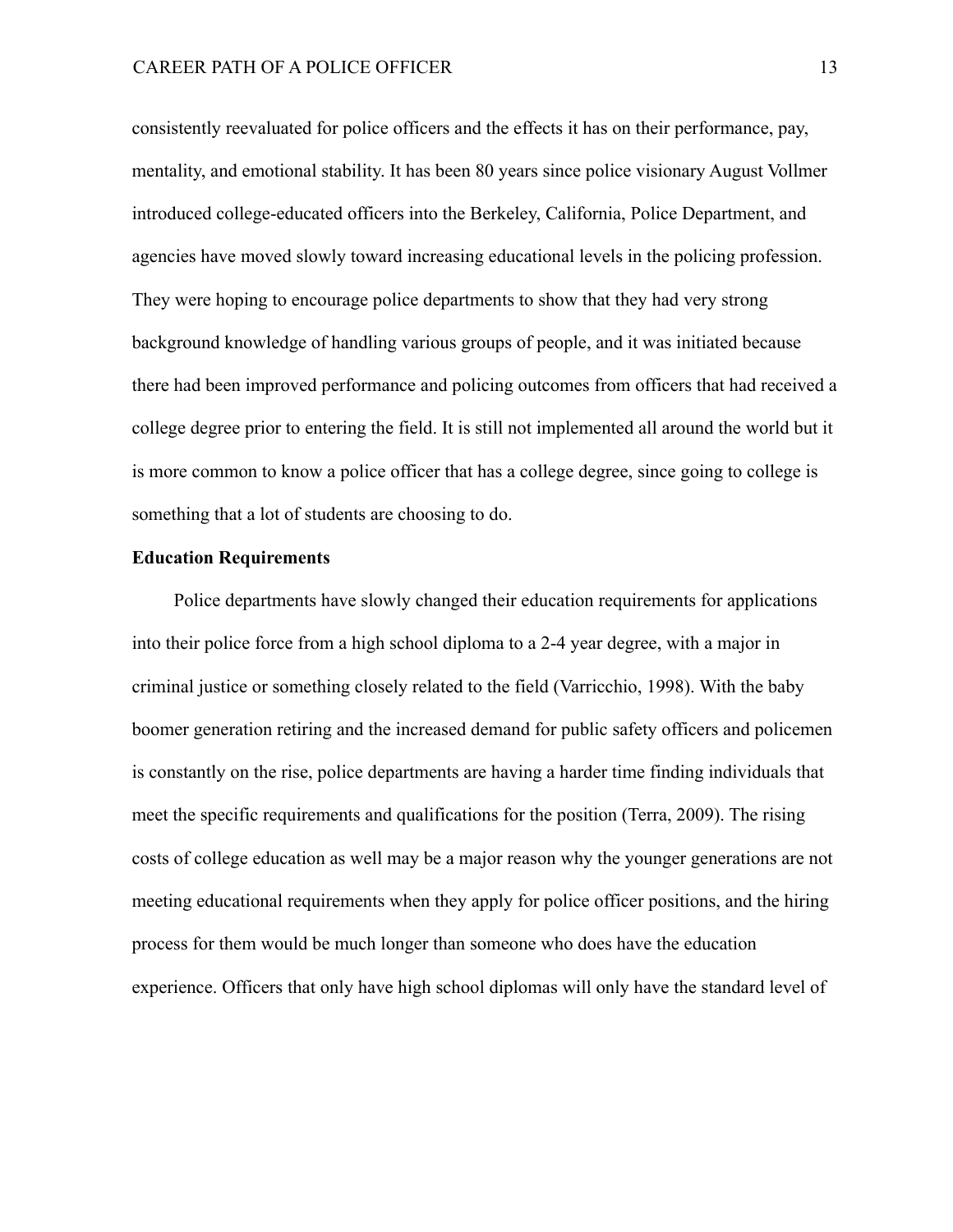knowledge that the majority of the population has, which would not be ideal for them when it comes to controlling a situation (Aamodt & Smith, 1997).

There is also a substantial amount of data in regards to hiring preferences for individuals who are seeking a career as a police officer, if they have a college degree. An example from a literature review published in the *Journal of Criminal Justice Education*, discussed that the hypothesis that chiefs whose departments give more hiring preferences to persons with higher levels of education was found to be true. Police departments that give hiring preference to officers with higher education background, will have higher levels of agreement with statements favorable to having officers attain a college education was supported by data collected during this specific study (Marciniak & Elattrache, 2020). There are never-ending conflicts with people's inability to understand and respect diversity, and this issue should not be present among our law enforcement officers. While they are required to protect all citizens and serve their community with equality, the lack of knowledge and college leveled education on what diversity really means and how to appropriately approach different situations is something that needs to be addressed and improved in the law enforcement field. A study conducted in Texas Police Departments examining the perceptions of effects of college education on police practices, stated that knowledge advances moral development and could lead to the positive result of improved performance, or at least, higher emotional intelligence (Fitzgerald, 2013). Emotional stability and intelligence are important factors that plays a role in police response and how they interpret situations that they are handling. If officers have this higher emotional intelligence because of their educational background, this will most likely increase their hiring preference within a department.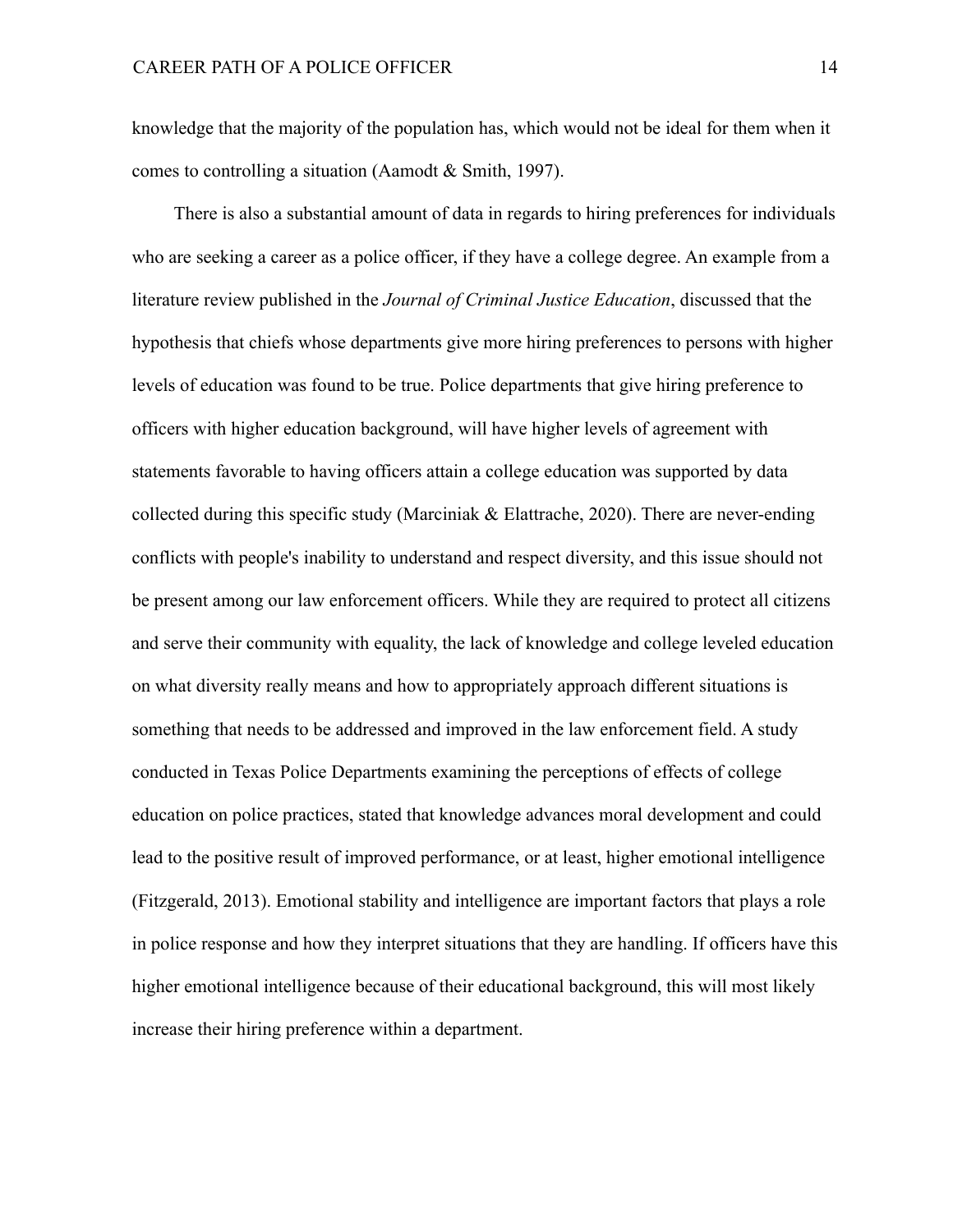# **Reducing Prejudiced Officers**

In 1967, the President's Commission on Law Enforcement and Administration of Justice recommended that policing must adapt to the needs of a more complex society and raise educational standards. The 1968 Law Enforcement Education Programme (LEEP) was initiated after this recommendation was made. This program provided federal funding for universities to create a curriculum for the police with the aim of enabling all police personnel to have access to a college degree, in the belief that college educated officers are more flexible and less hostile or prejudiced (Brown, 2018). Officers need to have a proper mindset on multicultural areas and know how to be more effective in populations that require different levels of tolerance. This is an important part of college education in itself, because learning about diversity and how it plays a major role in how police officers need to react to certain situations is urgent. Police officers are also not looking to become cops in their own neighborhood or town, so the people they will deal with every day are going to be far different from what they are used to, and crime rates may be even higher in their district. Given the world we are in now, diversity is being emphasized constantly and it results in police officers needing to perform their duties efficiently.

In 1988, the Police Executive Research Forum (PERF) stated that police departments should require a four-year degree as a minimum requirement. PERF based their findings on research that found that only 22.6% of all law enforcement personnel had a four-year college degree and over one-third (34.8%) had not attended college (Aamodt & Smith, 1997). Not only is a college degree something that is recommended by police chiefs and departments, but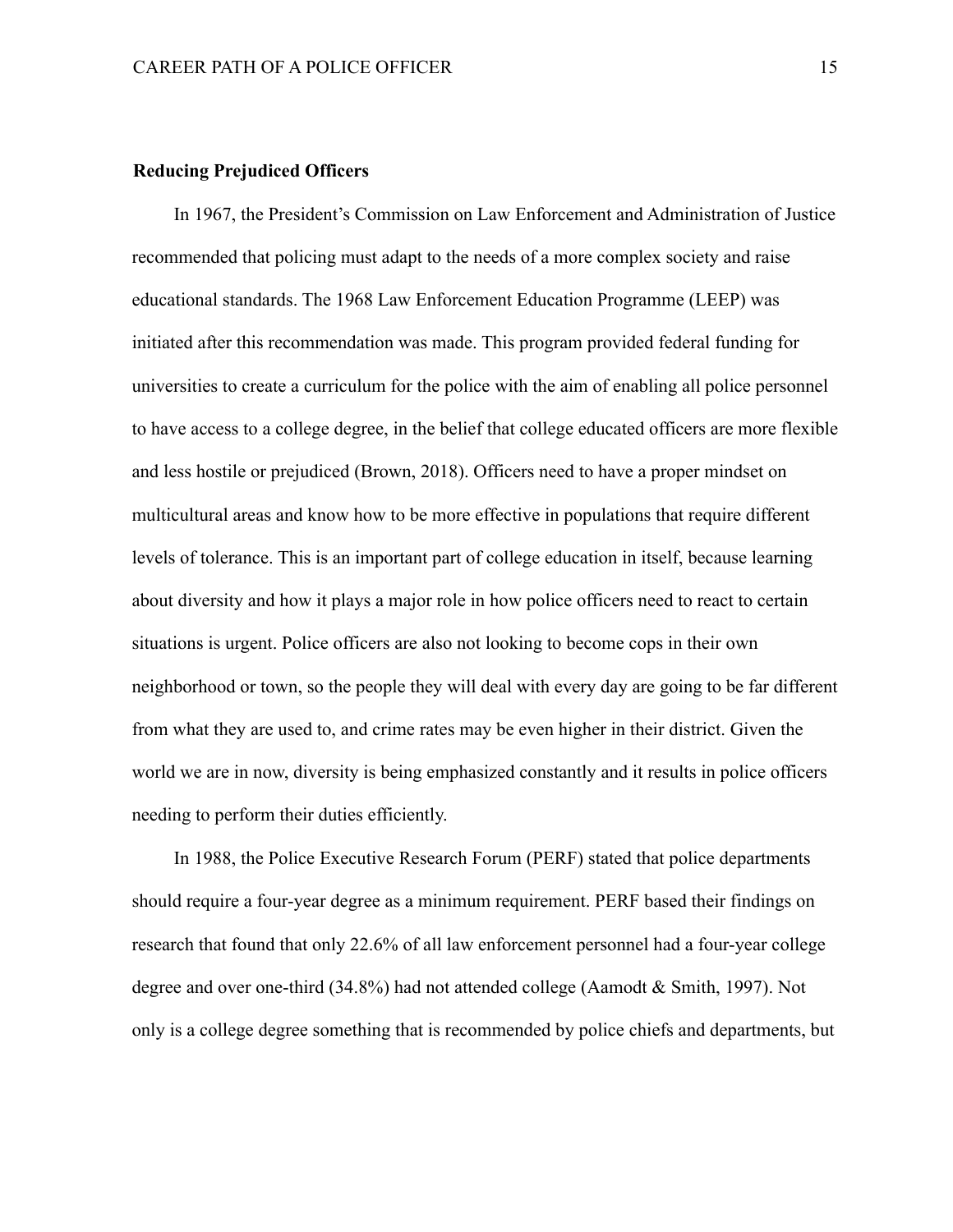commissions are also emphasizing the importance of a college degree for police officers. Supporters of the curriculum claim that increased police education produces personnel who are more capable of responding to the complex and changing needs of modern society, are less prone to liability, and, among other improvements, are more flexible and more innovative when dealing with complex policing programs and strategies (Johnston & Cheurprakobkit, 2002). The education that is provided to aspiring, or current, police officers has a substantial impact on their knowledge of the needs in different communities that face their own conflicts that may increase the crime rate.

Today, there are some cities and states that do require college education to a certain level, and they also require officers to periodically obtain education credits to remain in compliance with the requirements. For example, the state of Minnesota has a different application process for their law enforcement officers. It requires law enforcement officers to have a licensing that states that they completed a two year degree program in order to obtain the license, which is part of the application that they fill out to become a police officer in the state of Minnesota. It is known as being "POST certified." In order to renew the license every three years, you have to show proof of 48 hours of continuing education credit (Breci, 1994). This type of certification is a good way to ensure that officers receive the education they need to better serve their community. It may be necessary to implement this in other states as well, so the benefits that come with having college educated officers can significantly improve crime rates, lower the likelihood of officers using excessive force, and help officers think more critically and ethically.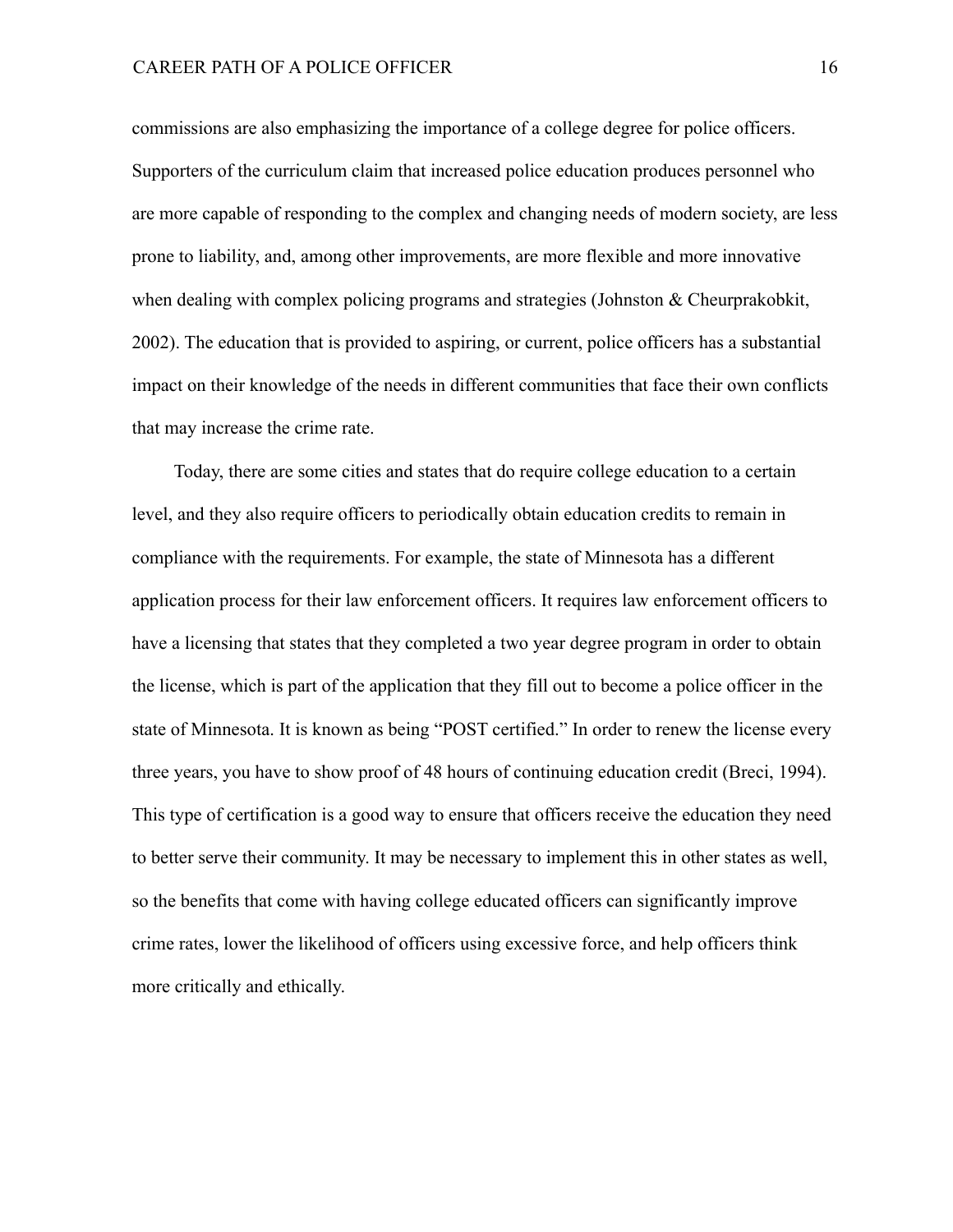#### **What Police Academies Offer**

Johnston & Cheurprakobkit (2002) had mentioned the need for more police officers with strong technological education, which is not something that may be offered by a police academy. The academies focus more on physical ability and obtaining knowledge about being an officer that does not necessarily always entail technology and more written exams and homework. Technological education for police officers is important because a lot of their work is done on a laptop in their cruisers, and the department also uses technology for logs and records of criminals. Cyber crime is also a very common offense that would require officers to need to know how to navigate.

Some police academies tend to be longer than others, which may leave those individuals at a greater risk of not learning necessary skills and knowledge that they need for when they are officially put in the community. The overall length of academy training varies by academy affiliation, allocation of time both within and across the core areas was strikingly similar with a few predictable nuanced differences such as state police/highway patrol-affiliated academies devoting a larger portion of the total hours to training in commercial vehicle safety and enforcement and traffic law (Sloan III & Paoline III, 2021). It has been suggested that academies would benefit more from providing training hours in communication, cultural diversity, ethics, and professionalism, rather than only patrol tactics, criminal investigations, and use of force (Sloan III & Paoline III, 2021). While the physical training should not be entirely eliminated from the academy process, it should not be prioritized over the other aspects of training that are crucial to proper policing. A college degree should be required to become a police officer, and take priority over the physical training from an academy. A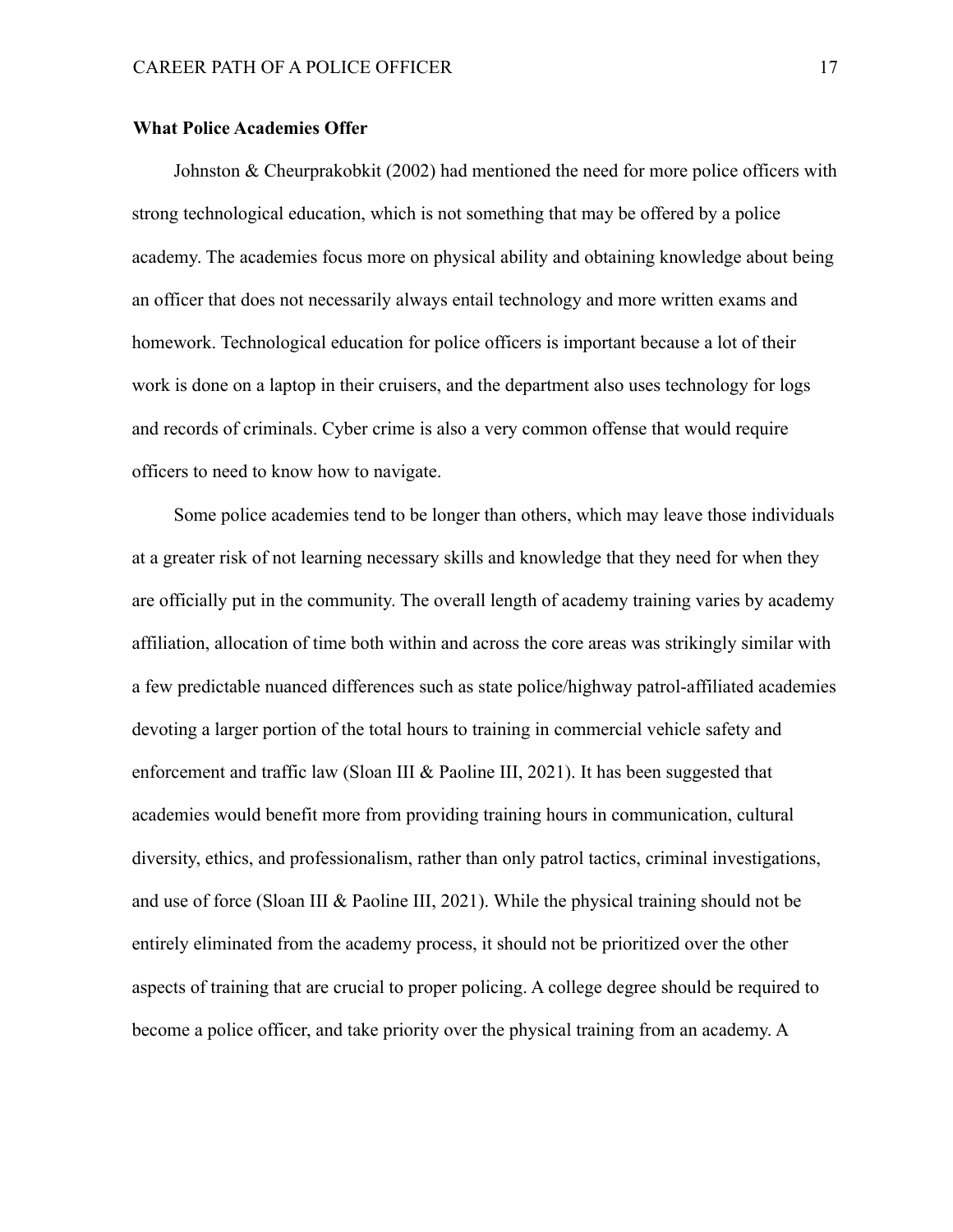police officer could be in the best of shape, but if he does not have a strong educational background about the people he is working with then his physical qualifications cannot help him be a better police officer.

## **How to Improve Policing**

Education has been something that is consistently reevaluated for police officers and the effects it has on their performance, pay, mentality, and emotional stability. Potential solutions to the issue of a lack of education among police officers, on the diversity in a general population, can be to continue giving incentives (monetary and non-monetary) to police officers who pursue their college degree while they are employed at a police department. While it still may be costly for police departments to provide officers a college education, some departments are willing to make this investment. In the state of Minnesota, police departments offer financial support of education for officers; 52% of officers reported that they received tuition reimbursement for taking college level courses in 2008 (Hilal & Erickson, 2010). The department does take hiring preference for officers with a college degree, but does not disregard those that do not have one. If an officer chooses to get his degree after being hired, the department can offer to pay for it depending on if that is one of the benefits they provide. As stated previously, the city of Cambridge, Massachusetts, is more likely to offer its police officers paid sick leave, 401k, paid holiday/vacation time, pension plans, and other benefits earlier on in their careers if they have a college degree; they are far more advanced than officers who only hold a high school diploma and earn these benefits quicker or at greater amounts (City of Cambridge, n.d.). Offering pay incentives and other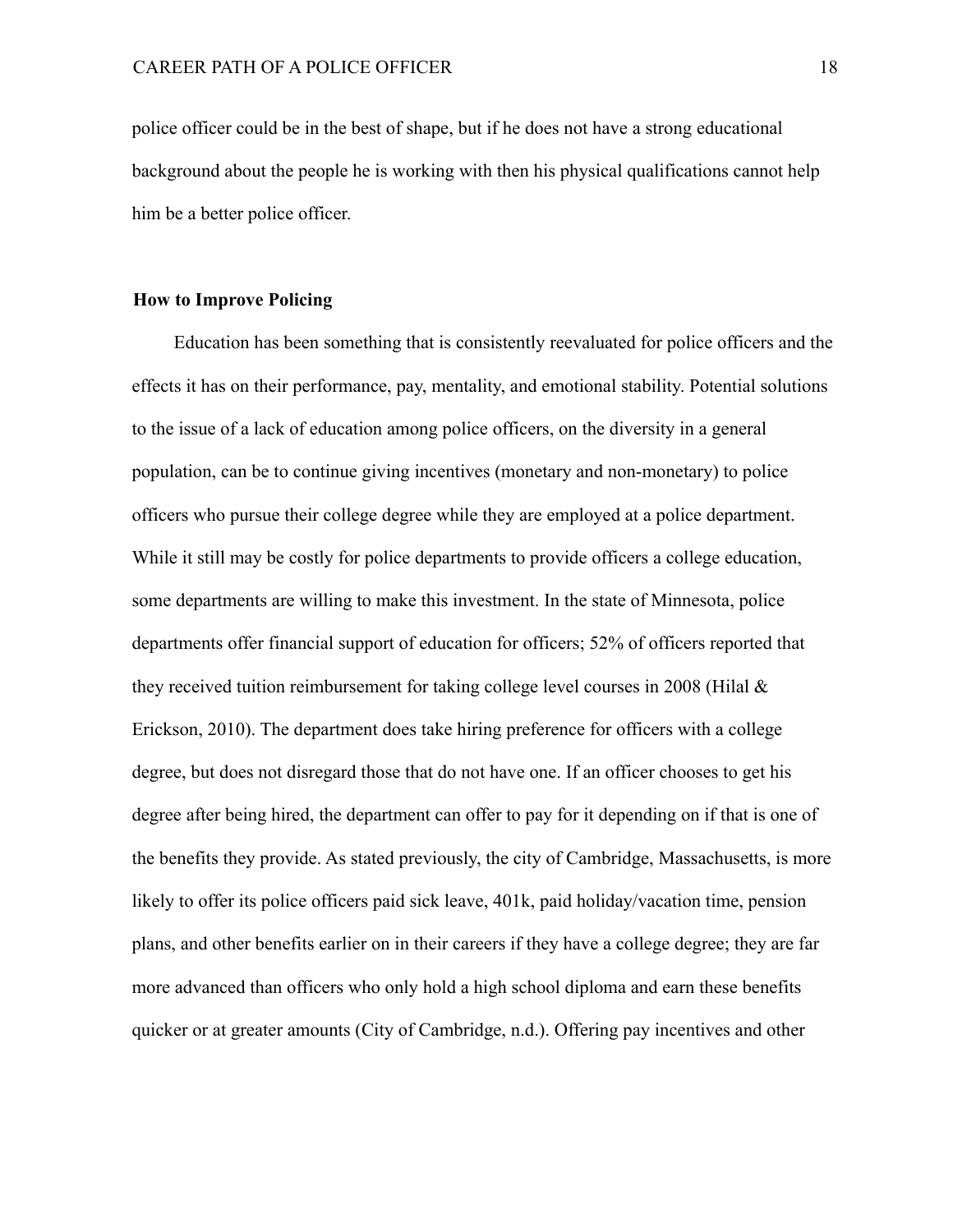benefits has been proven to be effective in the past. It was noted in a study that education pay incentives and tuition assistance/reimbursement programs were included frequently as provisions in collective bargaining agreements. Of 486 respondents in the study, 61.3% of them had a form of collective bargaining agreement in place (Carter  $&$  Sapp, 1990).

It may be difficult to implement education requirements for officers especially if they are already employed at a department for a long period of time, and suddenly have to go back to school to meet the new standards that have been set. A study sought to determine what police officers thought of the education requirements, and it was found that the majority of officers believed that no education requirement minimum should exist, with respect to possibly needing a two year degree to become a sergeant. They were also asked whether or not they believed that at some point the department would require higher education either through policy or practice, and 53.1% said they did not believe this was true, while 33.6% believed it was, and the rest were unsure (Hilal  $&$  Erickson, 2010). Although it will be hard to implement new requirements in a department where there are officers that have been employed for years, or even decades, it is still something that may be in the best interest of the department in the long run so they can continue to protect their communities.

## **Personal Qualifying Skills**

The skills that qualify me for a career in this field is having a bachelor's degree in Criminology and Criminal Justice, as well as currently pursuing my master's degree in the same field of study. I consistently exercise and maintain my internal and physical health, which is also a skill that I hold that can allow me to meet the physical ability requirements of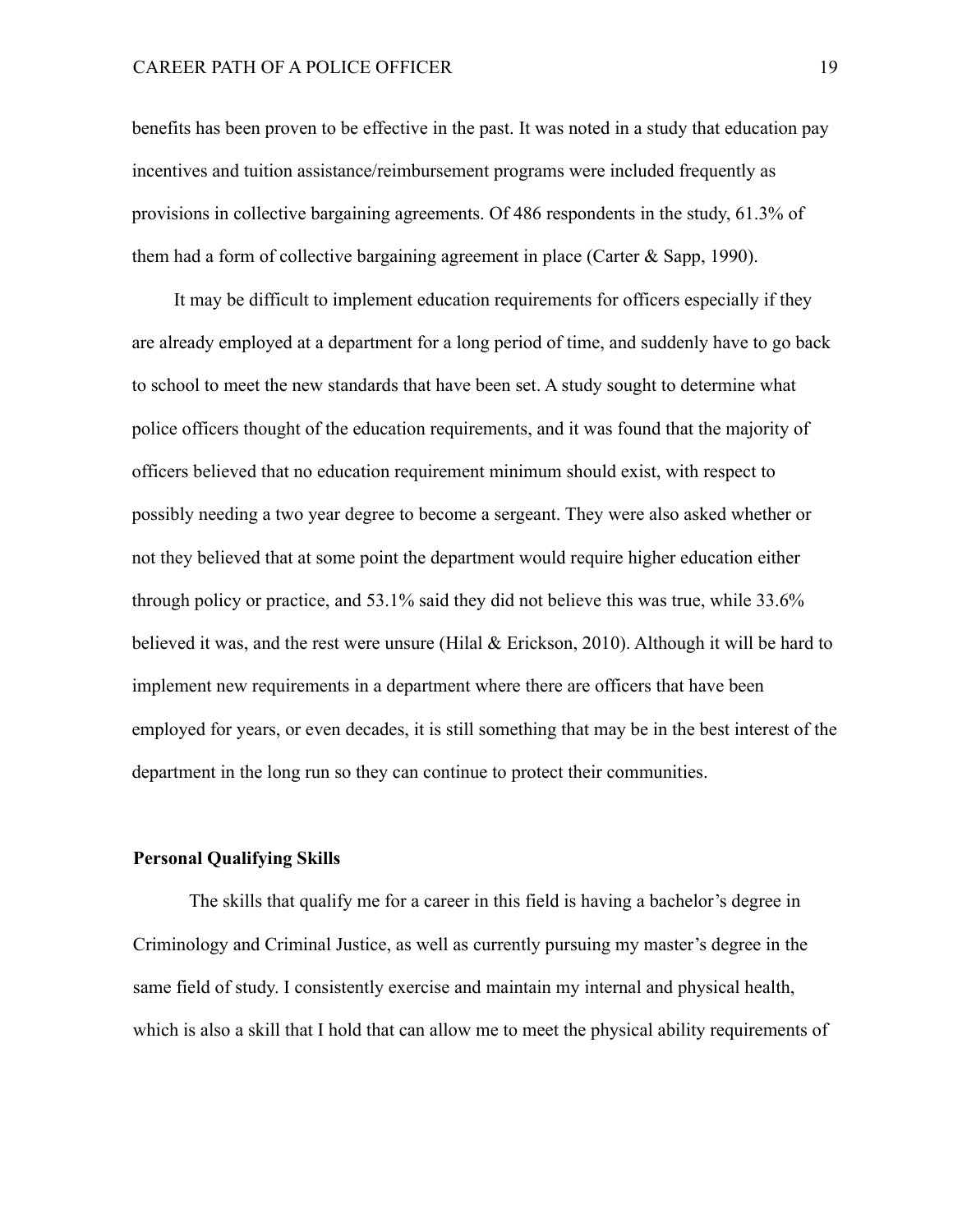being a police officer. I am also a strong team leader which would allow me to have a strong connection with fellow officers and can help out the department in a leadership manner. Throughout my education, I have developed a strong interest in serving the community and putting the lives and safety of others into my own hands, and it has been something that I have always wanted to do. As I live in a very safe community, I also see it as a way to give back to the officers that have protected me and the others living in my town.

Additional training and certifications that may enhance my resume in this area is my internship experience at Tewksbury Police Department. During my internship, I worked directly with officers while they patrolled Tewksbury. I observed as they responded to smaller calls, and assisted with writing police reports. I attended the officers' taser training, and gun training. For work experience, over the last couple of years I have worked as a security guard for Merrimack College's student security program. As a security guard for this location I enforced the campus COVID-19 rules, and consistently checked vaccination cards and campus ID cards to prevent those ineligible of being on campus from coming in. Also, I currently work as a security officer at Beverly Hospital as well as Addison Gilbert Hospital, working hands-on with patients and physicians to enforce safety rules and regulations. The patients vary from ER patients to psychiatric patients. A day-to-day preview of the job entails restraints, transporting, and oversight of patients that are admitted to the hospital. These job experiences tie back to being a police officer, because working with psychiatric patients can mean that they are also combative. Most patients are in a state of confusion and their first instinct is to lash out on those trying to help them and have an authoritative position.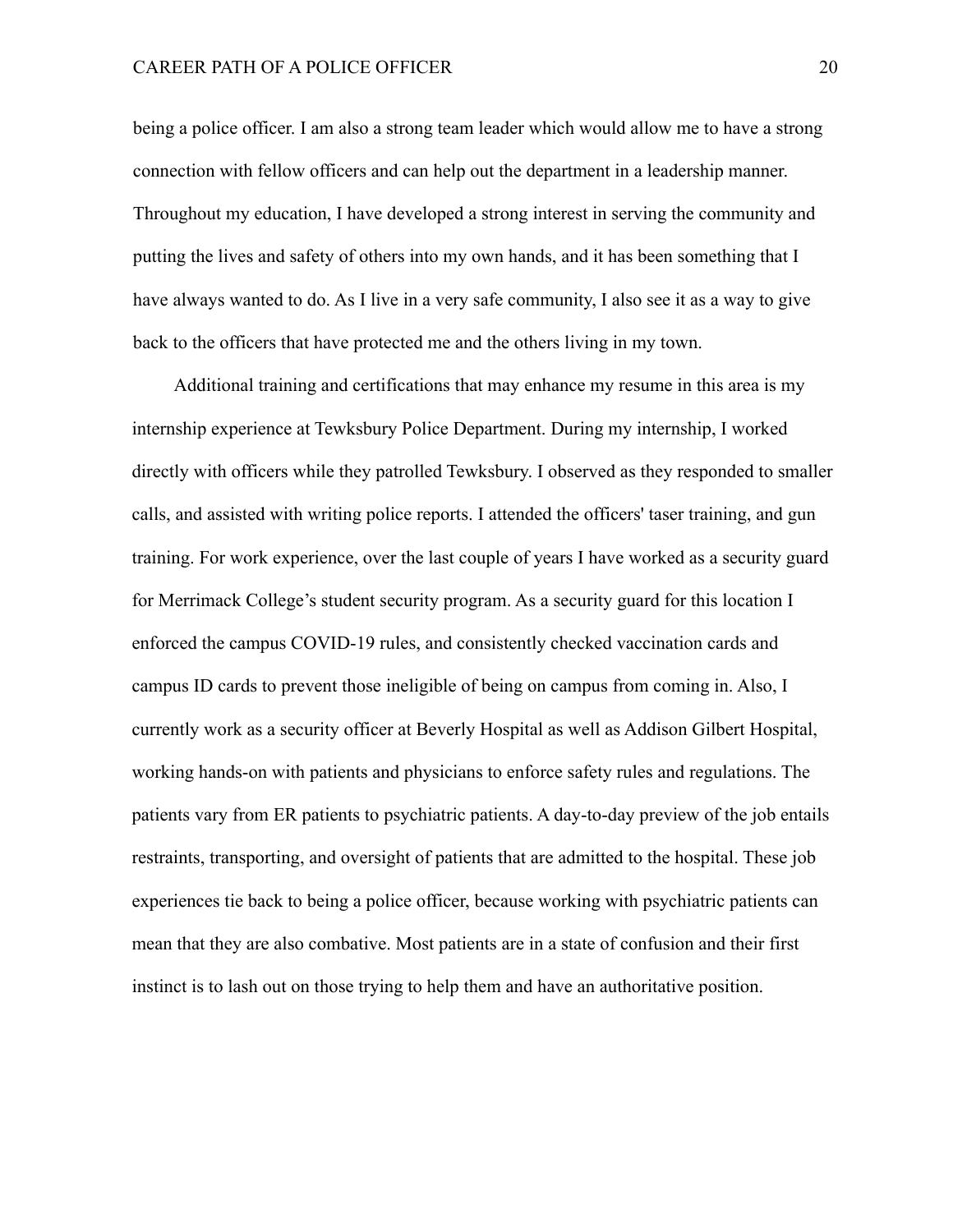The knowledge I have of the current state of the police officer field can help inform my future career, because it will help me apply what I have learned throughout college to the everyday job. This can also increase my chances of being promoted or receive a better salary in the future. While knowing that it may be harder to progress in the law enforcement field if I did not have a college degree, it can also help me better educate my peers and coworkers when I begin working at a department. Using my knowledge and my ability to understand that the information I learned throughout college is going to help me tremendously in the future, I can also help try to persuade others in receiving the same level of education as well. Even though having a higher chance at having increased pay as a police officer with a bachelor's, soon to be master's degree is something that will be very rewarding, the knowledge and skills I have developed over the years is going to help me tremendously when I am serving the community.

I have a very strong sense of communication, empathy, and compassion for people throughout the four and a half years that I have been taking college-level courses. Some courses that have helped me grasp a strong understanding of policing and underlying issues behind crime were Ethics of Criminal (In)Justice, which I learned about the ethical problems in the criminal justice system, and how it affects people who face injustices by the law. Another course that made a significant impact on my knowledge is Society and Law, where I learned about different factors that determine crime rate and the likelihood for people living in certain areas of high crime to have a greater chance of committing crime or reoffending. With these skills, it will make policing a lot easier when it comes to understanding diverse populations, as well as populations that have other societal determinants of their lives that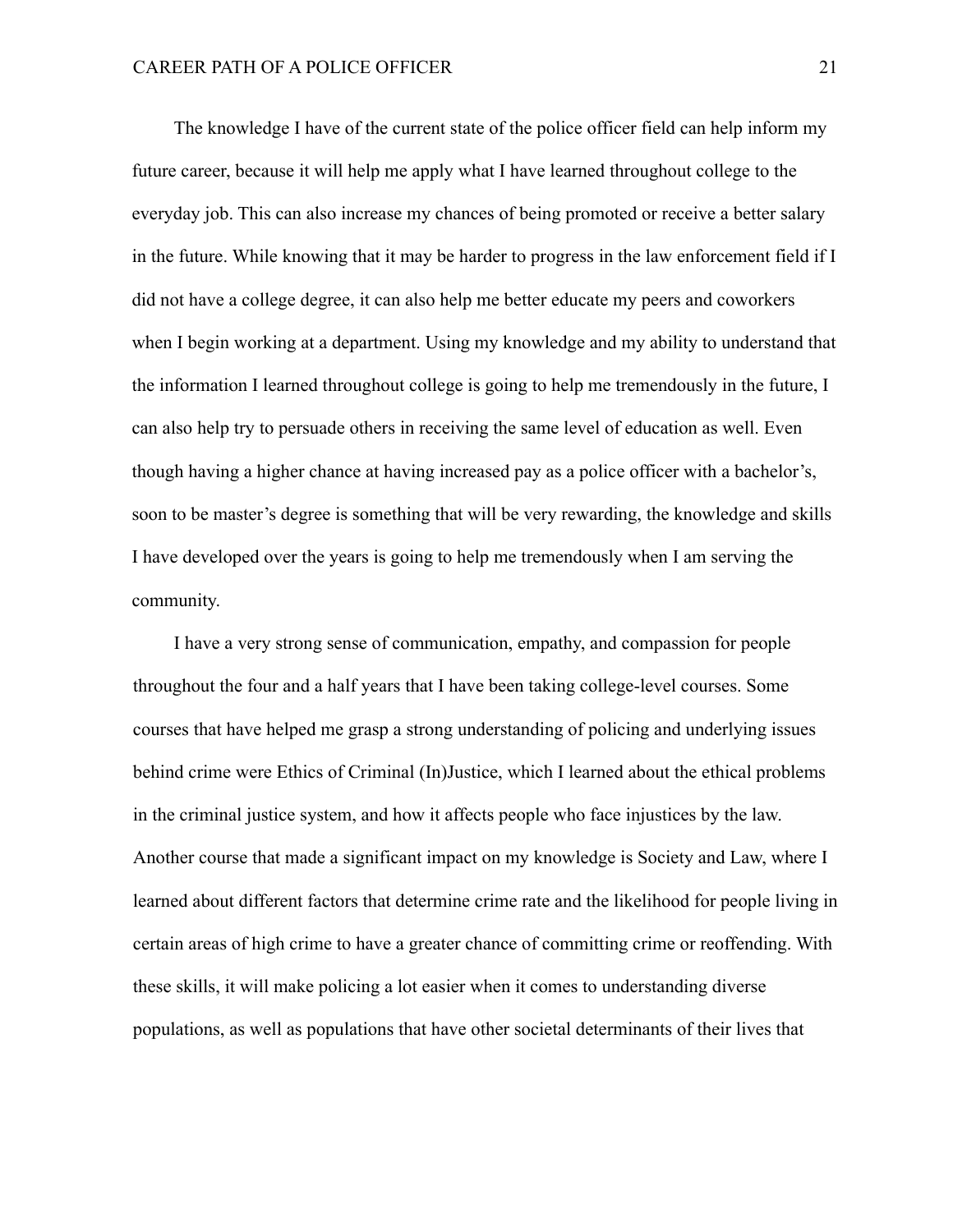## CAREER PATH OF A POLICE OFFICER 22

may trigger them to commit crime. Higher crime areas need police officers that can show empathy towards them in order to truly understand and build a connection with them so they can give them as much protection as they need. While criminals can be dangerous people, they are still regular humans that are suffering from anger and frustrations that come out in forms of crime. I have a passion for helping people and as an officer in the line of duty, I want to have a strong educational background about what it is really like to serve as the primary protective service of a community.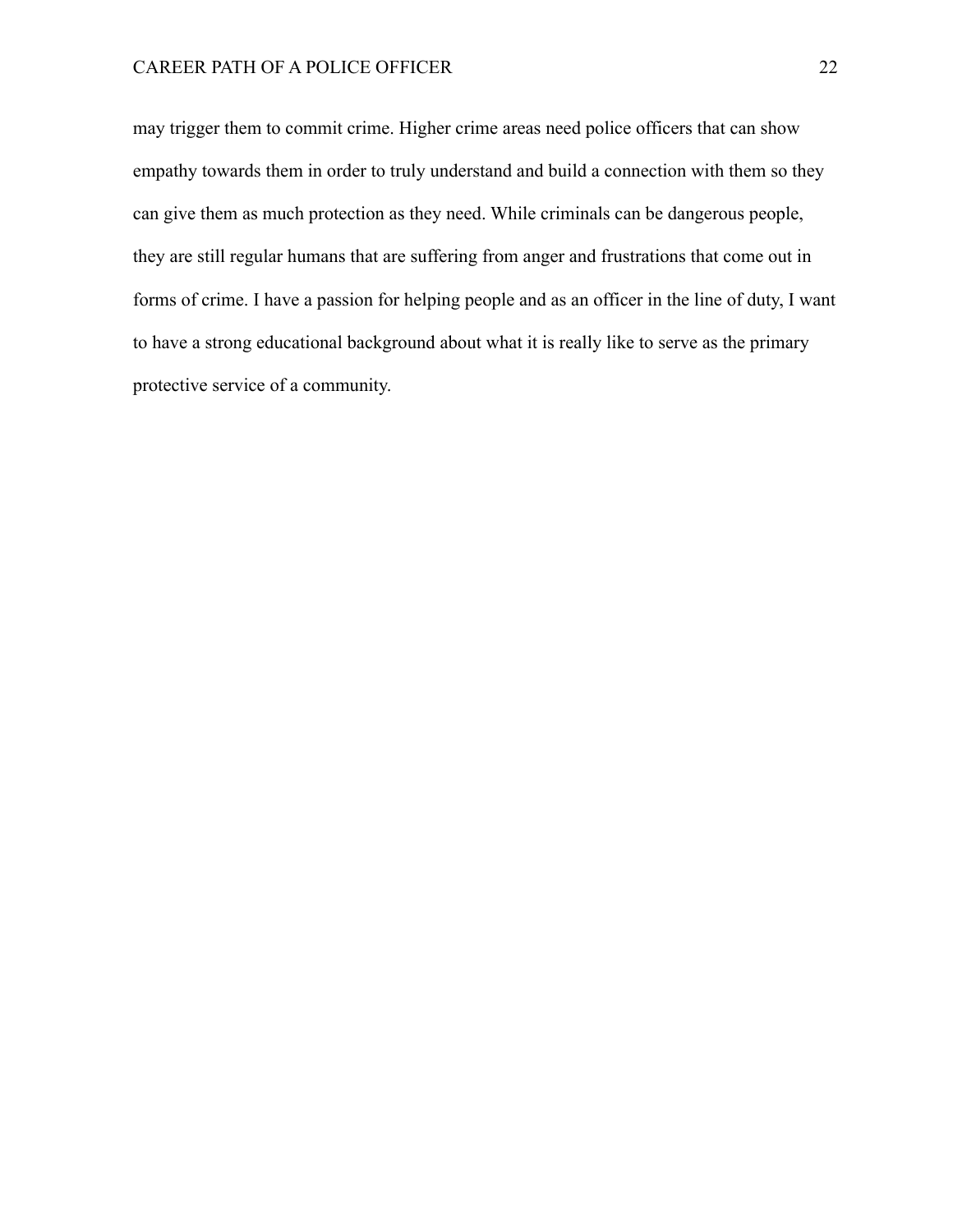## References

Aamodt, M., & Smith, S. (1997, September 1). *(PDF) The relationship between education, experience, and police performance*. ResearchGate. https://www.researchgate.net/publication/225218027 The relationship between educ a tion experience and police performance

Balci, F. (2011). *The effects of education on police officer job satisfaction: The case of Turkish national police*. Journal of Human Sciences.

<https://www.j-humansciences.com/ojs/index.php/IJHS/article/view/1729>

Boston Police Department. (2007). *Boston Police Department: Annual Report 2007*. Boston.gov.

https://www.cityofboston.gov/images\_documents/2007AnnualReport\_tcm3-8956.pdf

Breci, M. G. (1994). Higher education for law enforcement: the Minnesota model. *The FBI Law Enforcement Bulletin*, *63*(1), 1+.

[https://link.gale.com/apps/doc/A15155536/PPCJ?u=mlin\\_n\\_merrcol&sid=bookmark-](https://link.gale.com/apps/doc/A15155536/PPCJ?u=mlin_n_merrcol&sid=bookmark-PPCJ&xid=8a074422)[PPCJ&xid=8a074422](https://link.gale.com/apps/doc/A15155536/PPCJ?u=mlin_n_merrcol&sid=bookmark-PPCJ&xid=8a074422)

- Brown, J. (2018). *Do Graduate Police Officers Make a Difference to Policing? Results of an Integrative Literature Review*. Oxford Academic. https://doi.org/10.1093/police/pay075
- Carter, D. L., & Sapp, A. D. (1990). The evolution of higher education in law enforcement: preliminary findings from national study. *Journal of Criminal Justice Education, 1(1),* 59-86.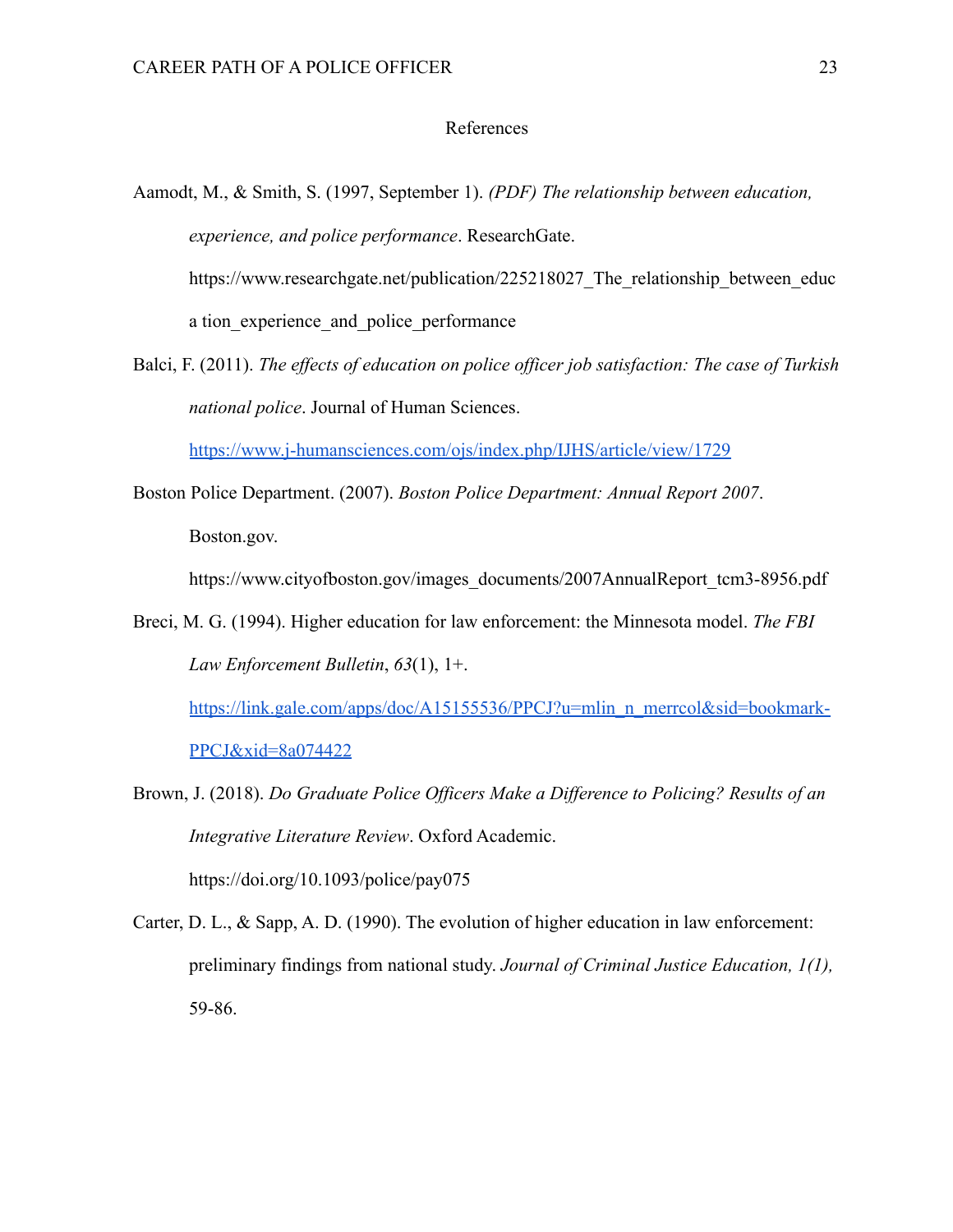- City of Cambridge. (n.d.). *Benefits of working for CPD Police department City of Cambridge, Massachusetts*. Welcome to the City of Cambridge. https://www.cambridgema.gov/cpd/communityresources/recruitmentandemployment/b e nefitsofcpd
- Cohen, R. (2017). *THE FORCE AND THE RESISTANCE: WHY CHANGING THE POLICE FORCE IS NEITHER INEVITABLE, NOR IMPOSSIBLE*. Penn Law: Legal Scholarship Repository | University of Pennsylvania Carey Law School Research. <https://scholarship.law.upenn.edu/cgi/viewcontent.cgi?article=1207&context=jlasc>
- Crowson, A. (2015). *Physical Fitness Requirements for Police Officers*. Norwich University. [https://blog.online.norwich.edu/physical-fitness-requirements-for-police-officers#:~:te](https://blog.online.norwich.edu/physical-fitness-requirements-for-police-officers#:~:text=In%20order%20to%20be%20considered,ups%2C%20and%20sit%20and%20reach) [xt=In%20order%20to%20be%20considered,ups%2C%20and%20sit%20and%20reach](https://blog.online.norwich.edu/physical-fitness-requirements-for-police-officers#:~:text=In%20order%20to%20be%20considered,ups%2C%20and%20sit%20and%20reach)
- Fitzgerald, J. F., Sr. (2013). *Examining police officer perceptions of the effects of college education on police practices in three texas police departments* (Order No. 3574021).

Available from Criminal Justice Database. (1444318712).

http://proxy3.noblenet.org/login?url=https://www.proquest.com/dissertations-theses/ex amining-police-officer-perceptions-effects/docview/1444318712/se-2?accountid=4066 3

Gardiner, C. (2017). Policing Around the Nation: Education, Philosophy, and Practice. *National Policing Institute.* https://www.policinginstitute.org/publication/policing-around-the-nation-education-ph

il osophy-and-practice/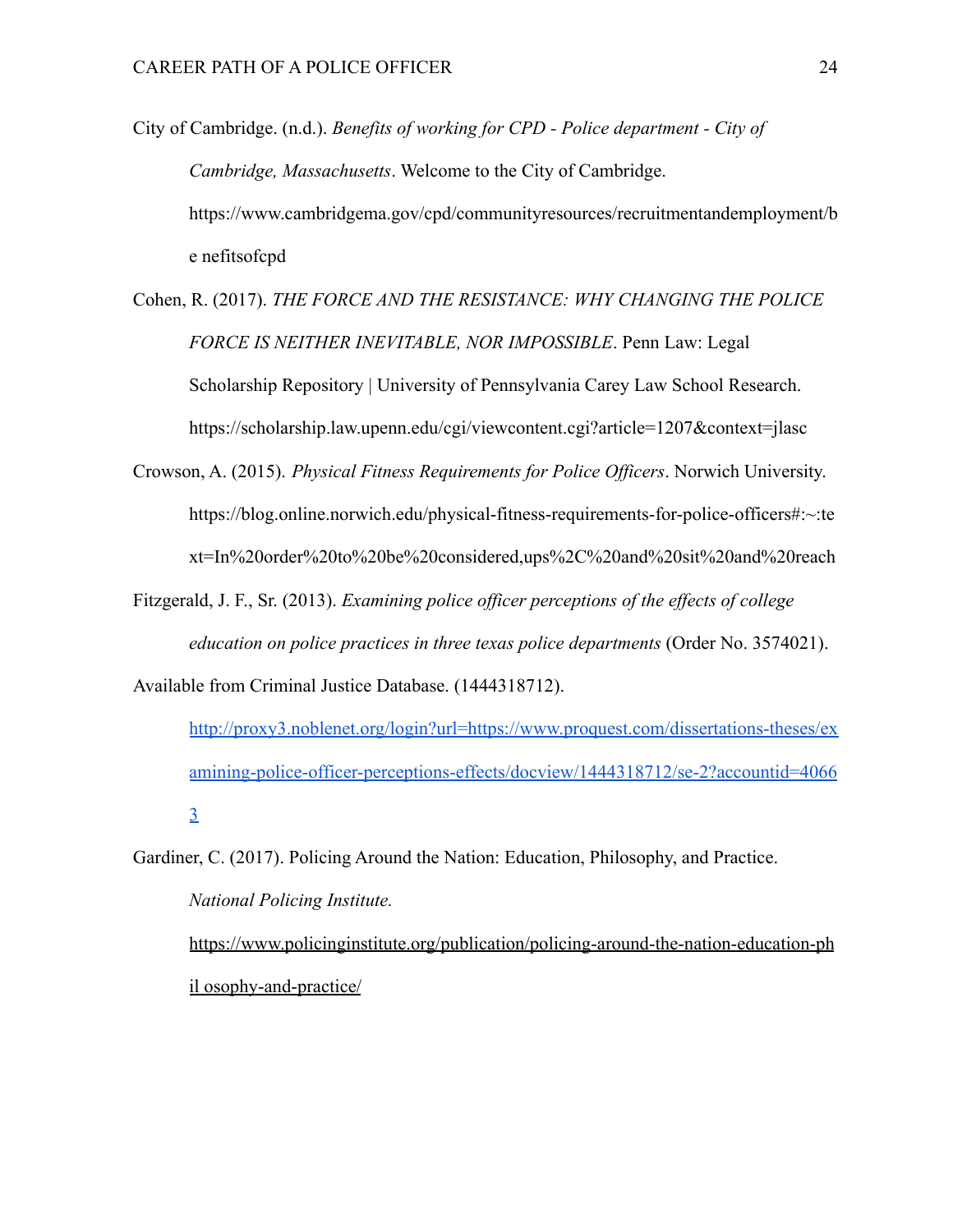- Hilal, S. M., & Erickson, T. E. (2010). The Minnesota police education requirement: a recent analysis. *The FBI Law Enforcement Bulletin*, *79*(6), 17+. https://link.gale.com/apps/doc/A229531564/PPCJ?u=mlin\_n\_merrcol&sid=bookmark -PPCJ&xid=7ab05794
- IACP. (2018). *Basic Requirements*. discover policing.

https://www.discoverpolicing.org/about-policing/basic-requirements/#

Jennings, J. T., & Rubado, M. E. (2017). Preventing the use of deadly force: The relationship between police agency policies and rates of officer involved gun deaths. *Public Administration Review*, *77*(2), 217-226.

https://onlinelibrary.wiley.com/doi/pdf/10.1111/puar.12738

- Johnston, C., & Cheurprakobkit, S. (2002, October 1). *Educating our police: Perceptions of police administrators regarding the utility of a college education, police academy training and preferences in courses for officers*. ResearchGate.
- https://www.researchgate.net/publication/311575077\_Educating\_Our\_Police\_Perceptio ns of Police Administrators Regarding the Utility of a College Education Police Academy Training and Preferences in Courses for Officers
- Kop, N., & Euwema, M. C. (2001). Occupational stress and the use of force by Dutch police officers. *Criminal justice and behavior*, *28*(5), 631-652.

Lonsway, K. A. (2006). Policies on police officer domestic violence: Prevalence and specific provisions within large police agencies. *Police Quarterly*, *9*(4), 397-422. https://journals.sagepub.com/doi/pdf/10.1177/1098611104268884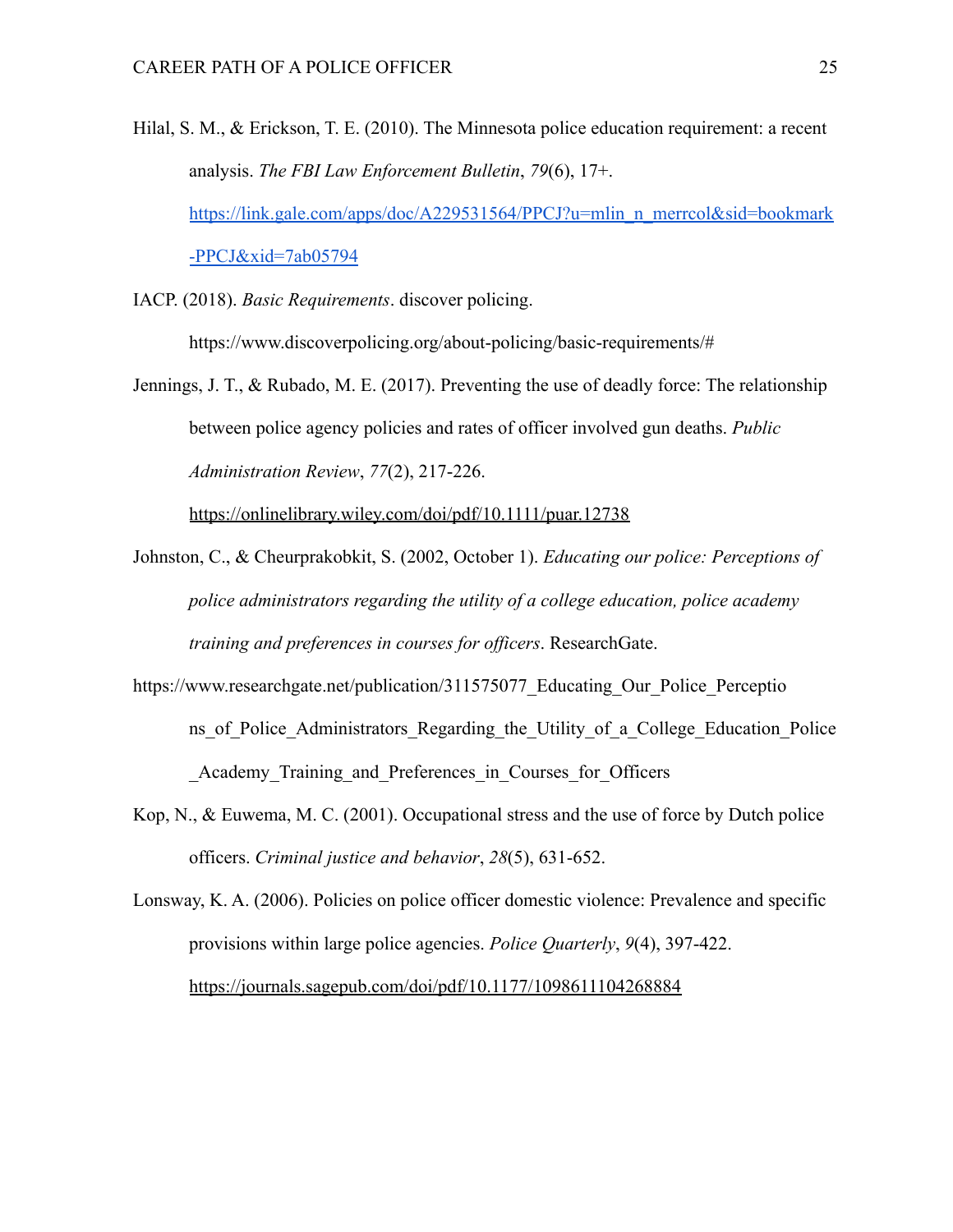- Marciniak, L., & Elattrache, A. D. (2020). Police chiefs' opinions on the utility of college education for police officers. Journal of Criminal Justice Education, 31(3), 436-453. <https://doi.org/10.1080/10511253.2020.1791352>
- McKee, A. J. (2018, December 14). *broken windows theory*. *Encyclopedia Britannica*. https://www.britannica.com/topic/broken-windows-theory
- Prenzler, T., Porter, L., & Alpert, G. P. (2013). Reducing police use of force: Case studies and prospects. *Aggression and Violent Behavior*, *18*(2), 343-356.
- Rydberg, J., & Terrill, W. (2010). The Effect of Higher Education on Police Behavior. Police Quarterly, 13(1), 92–120. https://doi.org/10.1177/1098611109357325

Salary.com. (2022). *Police officer salary in Massachusetts*.

<https://www.salary.com/research/salary/alternate/police-officer-salary/ma>

- Sandoval, W. (2021, February 26). *Everything you need to know about the civil service exam*. BestColleges.com. [https://www.bestcolleges.com/blog/civil-service-exam/#](https://www.bestcolleges.com/blog/civil-service-exam/)
- Shane, J. M. (2018). Improving police use of force: A policy essay on national data collection. *Criminal justice policy review*, *29*(2), 128-148.

https://journals.sagepub.com/doi/pdf/10.1177/0887403416662504

Shernock, S. K. (1992). The effects of college education on professional attitudes among police. *Journal of Criminal Justice Education, 3(1),* 71-92. https://heinonline.org/HOL/P?h=hein.journals/jcrimjed3&i=79

Sloan III, J. J., & Paoline III, E. A. (2021). "They Need More Training!" A National Level Analysis of Police Academy Basic Training Priorities. *Police Quarterly*, *24*(4), 486-518.